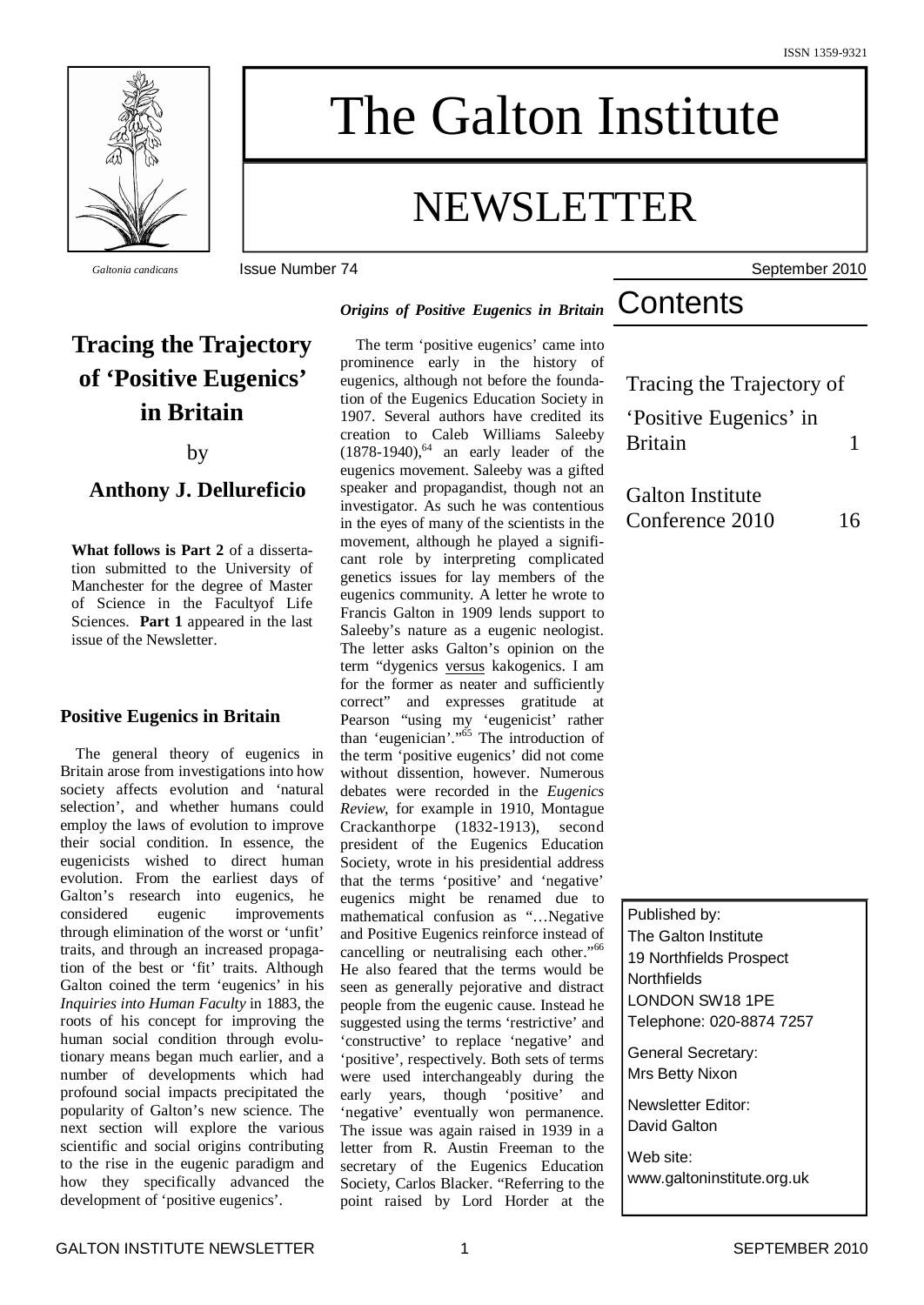Council meeting as to the use of the words, 'positive' and 'negative', I find myself in strong agreement with him, especially in regard to the word 'negative', which is quite inappropriate to any kind of active policy…if it should seem necessary to retain the distinction, the two modes might be designated by words more appropriate to the ideas, such as Constructive and Eliminative or Inhibitory or Restrictive."<sup>67</sup> These efforts were again unsuccessful and the terms 'positive' and 'negative' eugenics retained general favor in the society. While the origins of the term 'positive eugenics' and its usage come relatively early in the history of eugenics, the origins of the theory date at least a half century prior.

In the second half of the nineteenth century and into the twentieth century, a number of social and scientific developments gave impetus to eugenics solutions. Among the social contributing factors were a declining birth rate, a differential birth rate, a rise in individualism, a trend of social reform, and a rise in conservatism. Scientific advances, such as Darwinism, natural selection, a persistence and reapplication of Lamarckian theories, the rediscovery of Mendel, and the application of statistics to biology, supported and were supported by the social changes creating a new biological paradigm for social reform. While these factors contributed to a general rise in eugenic interest, each of these factors contained specific implications for the development of 'positive eugenics'.

Towards the beginning of the twentieth century, census records began to show a general decline in the population of Britain. The sociologist and historian of Victorian families, Joseph Banks, wrote in the 1950s that the perceived fall in the birth rate was enough to convince some contemporary experts that "by another generation the growth of numbers will have come to an end altogether."<sup>68</sup> Eventually, the population would become so critically diminished that it would be unable to recover. The obvious solution was to increase the rate of births in Britain, though many, especially the Malthusians, believed that an increase in the birth rate required control and close observation. According to Malthus' calculations at the end of the 18<sup>th</sup> century, an unchecked birth rate would increase faster than the production of essential supplies, such as food. A

counter-argument presented by the procolonial Charles Kingsley in 1858, however suggested that over-population would not be possible; furthermore it was the duty of the British to spread their race as much as possible. 69 In either case, 'positive eugenics' provided a satisfactory solution, and MacNicol, in his article on Inter-War sterilization in Britain, identifies eugenics as one of the "ideological outcomes of the decline in the birth rate." 70 In fact, this trend of declining birth rate appeared in population statistics across Europe and America creating fears of national decline and influencing many nations to seek solutions through eugenics. In Britain, many people began to fear that not only the birth rate, but the "general fiber of their nation – its overall moral character, intelligence, energy, ambition, and capacity to compete in the world – was declining."<sup>71</sup> The shockingly bloody and long drawn out Boer Wars in South Africa, supported by military statistics, convinced many British citizens that the physical well being of the nation was waning. "Political concerns were added to social fears by the Boer War crisis; the chronic ill health and physical weakness of the English working class revealed by the recruitment programme and the subsequent 1904 Inter-Departmental Committee on Physical Deterioration brought forcibly home to the public the seriousness of the situation."<sup>72</sup> In 1916, a National Birth Rate Commission presented their investigation of the birth rate crisis. Among the members of the Commission were a number of leaders of the Eugenics Education Society. In their findings, they concluded that a decline in birth rate, rather than an increase in mortality, was the cause for the population crisis in Britain. 73

Perhaps even more crucial to the development of 'positive eugenics' in Britain was the differential birth rate. From their statistical findings, the National Birth Rate Commission drew links between fertility, occupation, and income. <sup>74</sup> The Galton Laboratory provided the numbers for the statistical studies which showed steep declines in the middle classes and slow declines in lower classes. That the decline was studied with respect to class stratification, reflected an important underlying factor in British eugenics. The 'professional middle class', an actor's category identified by MacKenzie, recruited membership through achievement and education.<sup>75</sup> They were also the over-

whelming majority of eugenic-minded individuals in Britain. According to Mackenzie, eugenic theories appealed to the 'professional middle class' because eugenics not only justified their position above the working classes but also reassured their "technical and moral superiority" over the aristocracy.<sup>76</sup> At the same time, however, their class was suffering the greatest losses according to the statistics of the declining birth rate. The 'professional middle class' feared that this differential birth rate combined with a general reduction in British population would lead to 'race suicide' and degeneration of national quality.<sup>77</sup> In fact, some social commentators argued that this differential birth rate was specifically "because the upper and middle classes were restricting their fertility".<sup>78</sup> MacKenzie's analysis claims that "much of positive eugenics was a straightforward response to this situation." <sup>79</sup> Major Leonard Darwin (1850- 1943), one of the most influential presidents of the Eugenics Education Society and son of Charles Darwin, wrote in 1913 that "When the marriages amongst the higher types of the fit are more fruitful than the marriages amongst the lower types or the unfit, then mankind is on the upward path; and, when the reverse is the case, the nation is degenerating." 80 In 1920, he again wrote an article echoing this sentiment.<sup>81</sup> Darwin squarely blamed the degeneration of Britain on the results of a differential birth rate, and as a firm supporter of both 'positive' and 'negative' styles, he continually lent support to reversing the trend of the differential birth rate by encouraging members of the 'professional middle class' to conceive more children.

Other social trends also contributed to the rise of 'positive eugenics' in Britain. Issues such as the changing role of motherhood, an increase in feminism, Poor Law reform, and a general sense of conservatism signified a tendency towards individualism in Britain around this time. The Poor Law gave more rights to the government to take away children from unfit parents, but with Poor Law reform in the early 1900s, the rights of the individual became more recognized.<sup>82</sup> In the wake of the waning influence of the Poor Law, eugenicists would find it increasingly difficult to pass legislation which might restrict the growth of the lower classes through 'negative eugenic' means. Moreover, this individualism and conservatism provided for an increased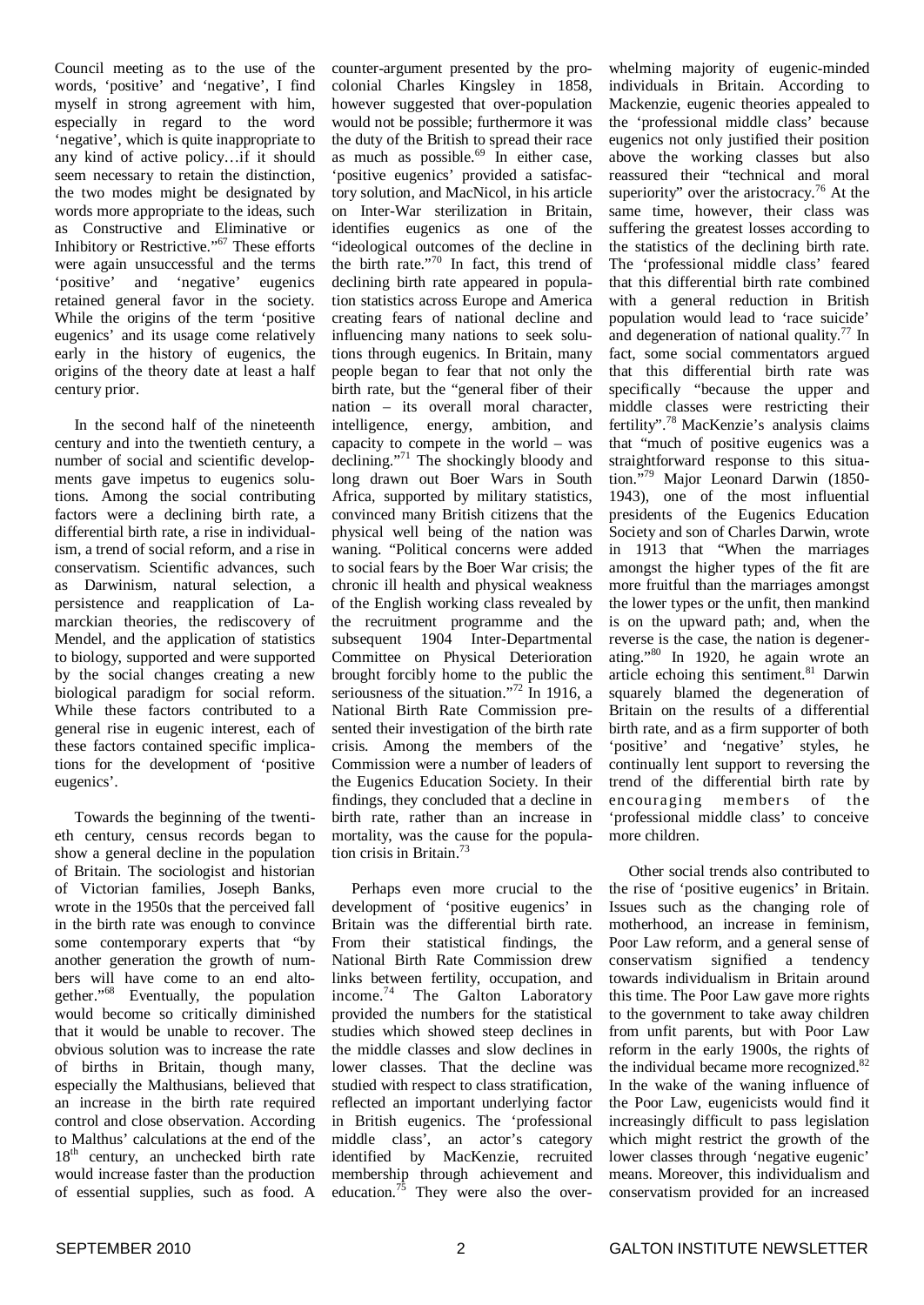sense of moral duty and individual responsibility, which contributed towards a general tendency for social reform. Membership and goals of social reform societies such as the Moral Education League and the Sociological Society greatly overlapped with that of the Eugenics Education Society providing a desire to improve the situations of the poor. <sup>83</sup> While many 'negative eugenic' measures were intended to ultimately alleviate the plight of the poor by reducing their numbers, those who were both eugenic-minded and socialminded tended to endorse environmental rather than biological improvements for the poor, relying on 'positive eugenic' techniques and general eugenic education to correct the imbalanced birthrate.

Whether these social changes were causative or reflective of the rise in eugenics, the changes in biological understanding and application provided a scientific basis upon which eugenicists could argue their case. Prior to the rediscovery of Mendel's work on genetics around 1900, and indeed for many years following its rediscovery, competing theories of genetic inheritance supported a variety of measures intended to fulfill the goals of eugenics. One of the most influential, non-Mendelian theories of heredity was the Lamarckian concept of 'acquired traits', which claimed that an organism's environment could alter its 'protoplasm' and that these newly acquired traits could be passed on to future generations. As demonstrated in this dissertation's 'Literature Review', versions of this theory persisted for many years in countries like France and Russia. While British genetics largely embraced Mendelian heredity, the Lamarckian notion continued to appeal especially to those who worked towards social reform. Michael Guyer in the second edition of his 1916 work on childhood heredity definitively claims that "since surrounding influences are especially powerful on young and developing organisms, we should realize that great care must be exercised in behalf of the young child to secure an environment which is saturated with wholesome influences. For it is a rule of development that if the environment is faulty the organism is impaired." <sup>84</sup> Guyer was implying that by improving the environment, the genetic make-up of a developing child improves. On the other hand, Kevles credits eugenics with casting "the light of science upon superstitions concerning conception, pregnancy, and

childbirth, notably the law of maternal impressions – a commonplace assumption, rooted in folk belief and Lamarckian theory, that the characteristics of offspring were shaped by the experiences of the pregnant mother." <sup>85</sup> The law of maternal impressions suggested, for example, that visualizing beautiful children during pregnancy would improve the physical beauty of the unborn child. Whether or not eugenics helped to clear up these misconceptions, there were eugenicists especially in the early days of eugenics, who acted by eugenic principles intending a Lamarckian outcome. This form of improving heredity through environmental changes can be seen as supplementary to both 'positive' and 'negative' eugenics. The social application of Darwin's principles was far more influential on the eugenicists.

Darwin's description of evolution and his suggested mechanism, 'natural selection', played an important role in shaping the scientific concerns of the eugenicists, and "brought about a flow of proto-eugenic writings that foreshadowed the salient concerns of the post-1900 movement, particularly the notion that "artificial selection" – state or philanthropic intervention in the battle for social survival – was replacing natural selection in human evolution." 86 Social Darwinists believed that charity, social reform, and general human compassion had upset the natural order of biological action through 'natural selection' and Herbert Spencer's catchphrase explanation, 'survival of the fittest'.<sup>87</sup> Because of these actions, the 'unfit' were allowed to survive and in some cases flourish, while the 'fit' were forced to restrict their own propagation in order to help the 'unfit'. Crackanthorpe wrote in his 1907 monograph, *Population and Progress*, that due to the assistance of charitable institutions "the rigour of 'Natural Selection' has been greatly relaxed. Assisted Selection, if I may so call it, has largely taken its place."<sup>88</sup> He further explains that there are three stages of evolutionary selection: Natural Selection, Assisted Selection, and Purposive Selection. Darwin had described the first form, the second came about through the intervention of charity, and the third, which had the potential to rebalance the natural order, could be achieved through eugenics.<sup>89</sup> While this popular reasoning amongst eugenicists had the greatest impact on supporting 'negative eugenics', it also contributed to the 'positive eugenic' idea

that if the financial burden which had been placed on the 'professional middle class' to care for the lower class were lifted, they would be able to have more children.

Of all the scientists and scientific theories that contributed to the development of 'positive eugenics', none had a more direct impact than its founder, Francis Galton (1822-1911). He viewed eugenics as a progressive measure by which humanity might improve itself through selective breeding.<sup>90</sup> Furthermore he hoped that it might form a "secular religion, with moral duty urging a couple to include eugenic attributes as part of a marriage decision." Initially, Galton did not intend eugenics to mimic natural selection as was Crackanthorpe's interpretation. Galton wrote that "Natural Selection rests upon excessive production and wholesale destruction; Eugenics on bringing no more individuals into the world than can be properly cared for, and those only of the best stock." 91 In his first studies on this 'best stock', he collected and published the pedigrees of gifted families, an investigation which appealed to his interest in statistics. Even from this humble beginning as a theoretical study, however, eugenics drew fire. He shared his ideas on eugenics through correspondence with his cousin, the famous Charles Darwin who "questioned whether such superior individuals actually existed."<sup>92</sup> Apart from questioning who is 'fit' and whether 'fitness' can be quantified, Darwin, in a 1873 letter to Galton, offered the scientific criticism that from the view of nature, the individual is unimportant compared to the race. <sup>93</sup> Galton, however considered his statistical studies as bridging the gap between the individual and the race. Responding to criticism of his eugenic theories, Galton, in his 1901 Huxley Lecture, wrote that eugenics occupies "a less dignified position in scientific estimation than it might. It is smiled at as most desirable in itself and possibly worthy of academic discussion, but absolutely out of the question as a practical problem." <sup>94</sup> Later in this same lecture, Galton reaffirmed his endorsement of 'positive eugenics' as the most promising means to success, writing that "the possibility of improving the race of a nation depends on the power of increasing the productivity of the best stock. This is far more important than that of repressing the productivity of the worst." <sup>95</sup> Until the early twentieth century, however, no institutional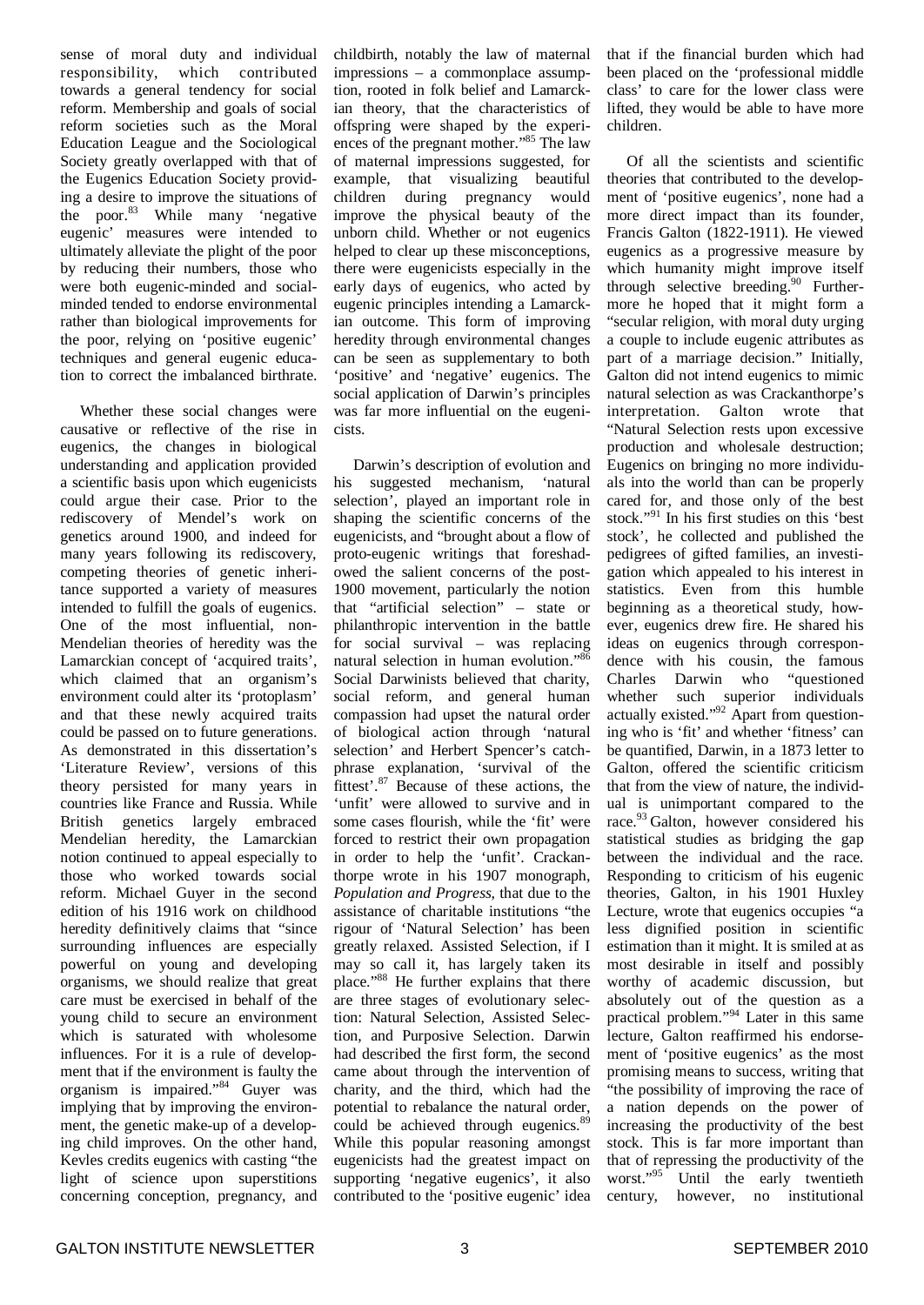support for the advancement of eugenics existed in Britain. It was merely present in the theoretical studies of Galton and other eugenic-minded individuals.<sup>96</sup> Galton later explained in his memoirs the lengthy delay between theorizing eugenics and acting upon it. "Popular feeling was not then ripe to accept even the elementary truths of hereditary talent and character, upon which the possibility of Race Improvement depends. Still less was it prepared to consider dispassionately any proposals for practical action. So I laid the subject wholly to one side for many years. Now I see my way better, and an appreciative audience is at last to be had, though it be small."<sup>97</sup> This modest appraisal of his 'appreciative audience', in fact, consisted of a growing number of eugenicists, social reformers, biometricians, and geneticists centered around two increasingly influential organizations, the Galton Eugenics Laboratory at University College London and the Eugenics Education Society. By 1907, public awareness had increased so much that Karl Pearson (1857-1936), a student of Galton's and the first director of the Galton Laboratory, wrote in a letter to Galton, "You would be amused to hear how general is now the use of your word Eugenics! I hear most respectable middle class matrons saying if children are weakly, "Ah, that was not a eugenic marriage!"<sup>98</sup> Through the two British eugenics organizations, eugenicists would even further popularize Galton's theories.

### *Eugenics Organizations in Britain*

Kevles credits the Galton Laboratory and the Eugenics Education Society with popularizing British eugenics which "derived energy from the organizational efforts of its advocates."<sup>99</sup> Both groups derived their goals from the writings of Galton, though they played vastly different roles in the promotion and advancement of eugenics. The Galton Laboratory took upon itself an uncompromising position as a scientific institution attempting to legitimize the new academic field of eugenics through theoretical study of human heredity. The Eugenics Education Society, on the other hand, controlled the national agenda on social and legal applications of eugenics. Through their publications, they centralized eugenics and its proponents, who did not all come from the same background, nor did they agree on the methods to be used. In fact, the relationship between the two organizations was often strained by differing interpretations of Galton's intentions. At best their relationship was very complicated. In 1950, Julia Bell, an early member of the Galton Laboratory, wrote to C.P. Blacker, Secretary of the Eugenics Education Society, in an attempt to clarify years of tenuous dealings between the two organizations. "I think there is no unfriendly feeling between our laboratory and your Society, but there is some difference in the relative weighting of our respective purposes and aims in accordance with the original intentions of Galton and of course their difficulties in the early days arising from this very fact."<sup>100</sup> Indeed, from the very conception of the two organizations, their goals were different. Galton himself acknowledged this fact and relied on their differing objectives to actualize his academic and social goals. A particular incident in 1909 accentuates the feelings of Galton towards the sometimes overlapping roles of the two organizations. In February 1909, Sybil Gotto (1887-1955), one of the founding members of the Eugenics Education Society asked permission of members of the Galton Laboratory to publish their lectures in the *Eugenics Review*, the organ of the Eugenics Education Society. Pearson, in a letter to Galton, expressed his reluctance to allow such a publication on the grounds that their lectures were based on unfinished scientific studies which required completion before publication in order to maintain academic integrity. <sup>101</sup> Galton replied that he would explain to the Eugenics Education Society that their work is separate from that of the Laboratory and that they must not utilize the lab in such a way. The publications of the two organizations "are supplementary, and in no sense rivals. The Laboratory gives the foundation, the Society the Super-structure."<sup>102</sup> Pearson, apparently content with Galton's suggestion, wrote back "I agree so wholly with what you say. There is need for the purely scientific research, and for the propagandism." <sup>103</sup> This relationship between the two organizations is important for the development of 'positive eugenics' because, from a very early stage, eugenicists saw it as one of the most promising forms of eugenics, but one which required further investigation to support a practical program. The following two sections will investigate the origins, leadership, and 'positive eugenics' philosophy of the two organizations.

#### *The Galton Laboratory*

Founded in 1904, the Galton Laboratory grew out of the Biometrics Laboratory at University College London through a bequest by Francis Galton. His will and codicil set out the specifications and duties for a Professor of Eugenics. Apart from collecting and analyzing data, the Professor would promote the knowledge of eugenics by "(a) Professional instruction, (b) Occasional publications, (c) Occasional public lectures, (d) Experimental or observational work which may throw light on Eugenic problems".<sup>104</sup> Galton significantly dismissed political and social action from this list of duties and Pearson, director of the Biometrics Laboratory and Galton's hand-picked Professor of Eugenics, made no attempt to pursue these actions. In a 1910 interview with *The Standard*, Pearson described the activities of the Galton Laboratory. "The work [on eugenics], as conducted there [UCL], falls into two departments: the older, or Biometric Department… and the more recent Eugenics Laboratory" whose object is "scientific investigation, and as scientific investigators the staff do not attempt any form of propaganda. That must be left to outside agencies and associations. They simply study the problems that appear to be of social importance, examine the facts statistically, and publish the results that flow from their analyses."<sup>105</sup> Pearson had been making his point about the role of the laboratory for years and had broken off relationships with other organizations in the past over it. In 1903, for instance, Pearson had a spat with the American eugenicist, Charles Davenport over the issue of propaganda in scientific publications. Davenport was Pearson's co-editor of *Biometrika*, the organ of the Biometrics Laboratory and later the Galton Laboratory, but a letter from Davenport to Pearson foreshadowed the coming fallout as Davenport wrote that he was glad he had an understanding in which "you do not think our respective plans antagonistic".<sup>106</sup> Two years later, in another letter to Pearson, Davenport cites their irreconcilable difference over opinion and conjecture in the conclusions of published scientific articles in *Biometrika*. Pearson wanted to hold biometry to a higher scientific standard, relying solely on the numbers to express the results of experiments.<sup>107</sup> Davenport offered his resignation and pursued his objectives through his own institution, the Eugenics Records Office at Cold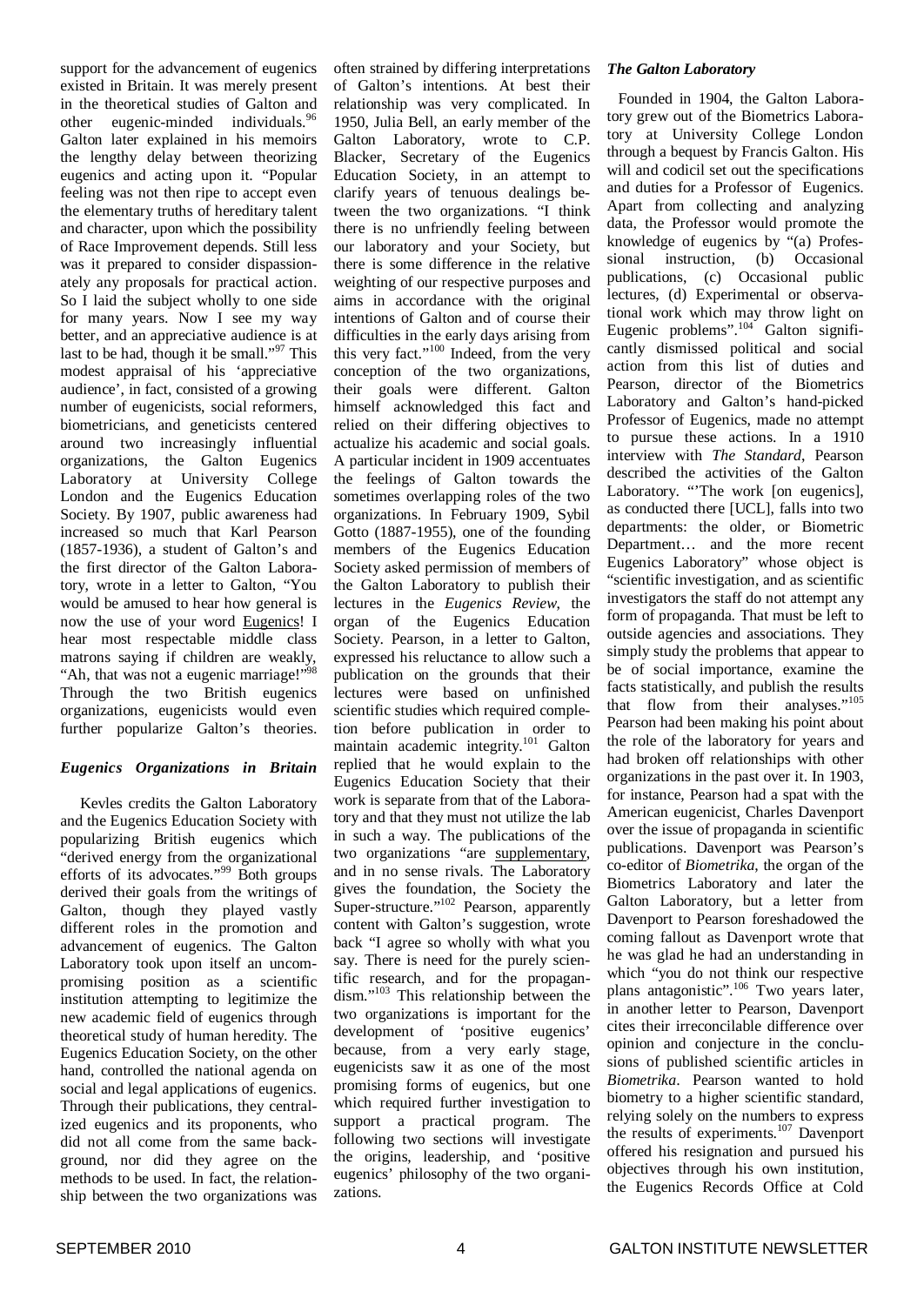Spring Harbor Laboratory. The significance of this episode is that, whereas the United States combined efforts between their academic and social organizations, Britain did not. Pearson's main goals were not to enact eugenics but to establish it as an academic discipline. <sup>108</sup> While the Galton Laboratory pursued both 'positive' and 'negative' eugenics from a theoretical perspective, it put forth no efforts to popularize or politicize either form of eugenics. The Eugenics Education Society was entirely responsible for the pursuit of practical programs and social propaganda.

### *The Eugenics Education Society 109*

Following a meeting of the Committee of the Moral Education League in 1907, "a Provisional Council was elected to draw up a constitution for a new Society to be called the 'Eugenics Education Society."<sup>110</sup> Upon approval of the Society's rules "Mr. Francis Galton paid the Society the high compliment of consenting to be its Honorary President."<sup>111</sup> From its inception the Eugenics Education Society espoused a broad spectrum of goals and objectives. The Society wrote that it would achieve its goals "by persistently setting forth, by oral and written teaching, the National importance of Eugenics, educating public opinion, and creating a sense of the responsibility of the nation," "by spreading a knowledge of the Laws of Heredity," and "by denouncing as a crime against the future, parenthood on the part of the Diseased, the Insane, and the Habitually Alcoholic."<sup>112</sup> Their methods would include arranging lectures, popularizing research results, educating the young on eugenic principles, opposing legislation "threatening to impair the racial qualities of the Nation, while advocating measures having a contrary object", and forming a Lending Library.<sup>113</sup> These sentiments were again echoed in their First Annual Report.<sup>114</sup> This loose set of objectives amounted to promoting and publicizing eugenic ideas, however, no distinct programs or eugenic goals were ever identified by their charter. In 1913, President of the Society, Leonard Darwin was still attempting to solidify an actual goal as he wrote, "Our problem is, therefore, how to spread abroad this keen sense of racial responsibility." 115 In many ways, determining the details of their broad mission statement became the most challenging task for the Eugenics Education Society, particularly among

positive eugenics proposals because of the breadth of opinions regarding them. Some of this difficulty came from centralizing their membership, which came from diverse backgrounds. This issue became increasingly problematic as the Eugenics Society branches formed across Britain and abroad including London, Birmingham, Cambridge, Manchester, Southampton, Liverpool, Glasgow, and Sidney, Australia.<sup>116</sup> Regarding member support of specific styles of eugenics, C.P. Blacker recalled in 1950, "From the start, the idea of negative eugenics seemed to appeal to people of a certain temperament and outlook; that of positive eugenics to people otherwise constituted." <sup>117</sup> The only common trend in membership was that its "activists were drawn almost exclusively from the professional middle class." 118 Furthermore, academia, science, and medicine were more heavily represented than law and clergy.<sup>119</sup> Their ambiguity towards 'positive eugenics' could most readily be seen in the decades-long debate over the wording of the 'Aims and Objects' of the Society. Various drafts of the 'Aims and Objects' included nearly all the proposals introduced by members. Apart from 'Family Allowances', 'Taxation', and Allowances', 'Taxation', and 'Education', few proposals remained part of the Society's official policy for any length of time. More than anything else, the leadership of two influential directors of the Eugenics Education Society held the group together.

From 1911 to 1928, Leonard Darwin served as president of the Eugenics Education Society. As one of the earliest presidents, much of Darwin's charge was to organize the eugenics movement and set goals for its success. In Soloway's estimation, his leadership was "essentially defensive and reactive."<sup>120</sup> While he entertained the broadest range of suggestions from the fringes of the eugenics movement, he also restricted the official activities of the society to those issues of common interest throughout the group. He personally supported 'positive eugenic' measures, but only officially endorsed those agreed upon by the Society. He carefully indicated when he was writing opinion and when he was acting in an official capacity. Still, as a firm believer in both the 'positive' and 'negative' aspects, he used his influence to keep 'positive' eugenics on the table for discussion and within the objectives of the organization. He often ignored calls by members to establish more

solidified objectives, instead favoring limited action until more scientific knowledge had been gained. In 1922, Charles Vickery Drysdale (1874-1961), a prominent member of the Eugenics Education Society, noted that "The reluctance to act in advance of sufficient knowledge is wholly scientific and praiseworthy, and is in sharp contrast to the behaviours of the generality of social reformers, whose zeal usually greatly outruns their discretion; yet it is a serious bar to the popularity of the Eugenics movement, as mankind is never satisfied with purely academic or negative teaching concerning social problems." 121 Yet, Drysdale still proposed no clear practical measure for eugenics in this article. Darwin tried to appease Drysdale and his allies in 1924 with some personal suggestions for practical eugenics. These suggestions included segregation of the mentally deficient, voluntary sterilization, education in 'positive eugenics' and natural sciences, general Income Tax reform, and further study without action regarding alcohol, syphilis, and race mixing.<sup>122</sup> In 1927, Darwin wrote that he was aware of the desire for more concrete goals but that he had reservations in doing so because "I had always felt that any move in this direction was not without its dangers; for I feared it might reveal some serious differences within our ranks and therefore do more harm than good."<sup>123</sup> He continued by stating that it would be wiser at that early point in eugenics to "concentrate the attention of the public on the ends rather than on the exact means."<sup>124</sup> By tabling the suggestion for more specific goals for the Society he stunted the organization's political and legal actions, but kept the Society's options open for future action when further study and internal unification would lead the way. Because the members refrained from pursuing particular goals, the Society tended to have a broader range of voices and suggestions than other eugenics societies, including a persisting interest in 'positive eugenics'. One of his successors, C.P. Blacker, would take an entirely different approach to leading the Society.

While Darwin brought many qualities to the Society such as a sense of leadership, name recognition, respect, and enthusiasm, he was not a scientist, and his lay knowledge of heredity may have contributed to his reluctance to pursue particular programs. For example, in 1911, Darwin wrote that altering an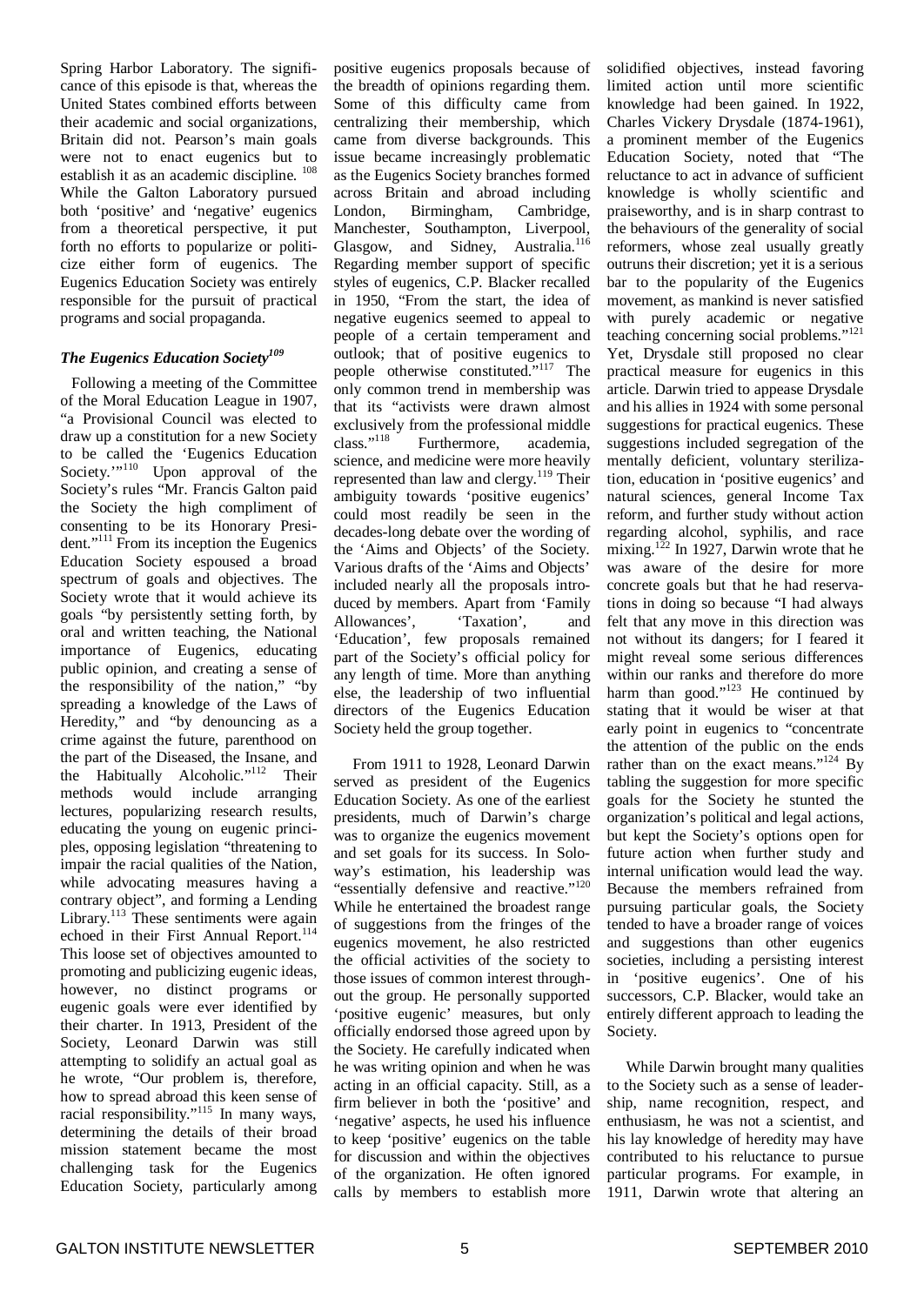environment had the possibility of altering the genetic make-up of future generations, an idea which was largely overturned by the discovery of Mendelian genetics.<sup>125</sup> Carlos Paton Blacker (1895-1975), with his background in science, had greater confidence when dealing with the biology of eugenics. He served as General Secretary of the Eugenics Society from 1931 to 1952, and firmly supported 'negative' over 'positive' eugenics. As Soloway described him, Blacker was "the aggressive architect of a reform eugenics that focused on negative or restrictive policies, primarily birth control, taking into account the need to weigh more accurately the interaction between heredity and environment as it affected the qualitative reproduction of people in all classes."<sup>126</sup> Though Blacker and Darwin came from vastly different backgrounds and disagreed on the future direction of the Eugenics Society, they still managed to form an alliance under the principle that eugenics studies were vital to the future of humanity. In fact, on numerous occasions during his tenure, Blacker sought and received congenial advice from Darwin on how to best lead the Society. Most of this advice centered on manipulating the Committees and Councils of the Society and pacifying its fringe members. In one letter from Darwin to Blacker in 1930, Darwin warned the incoming General Secretary that "You will have a good many defective oars to row with; but as a rule they should not be thrown away."<sup>127</sup> This statement in particular highlights one of the main problems encountered by the Eugenics Education Society. The fringe members were a liability, but were also necessary to maintain membership numbers. In the same letter he acknowledged his reluctance to pursue a single objective for fear that it would leave 'positive eugenics' in the background. "It has been suggested lately, I think that we should stick to one aim at a time. This is a tendency I have had to resist on several occasions…This method of procedure would probably leave the promotion of the fertility of the more fit always in the background, though it is, in my opinion, nearly at the top of the tree in importance."<sup>128</sup> Where 'positive eugenics' had clearly been an important part of Darwin's agenda, Blacker was convinced that the more biologically potent method was 'negative eugenics'. In his 1952 monograph on the history of eugenics, Blacker justified his dismissal of 'positive eugenics' because he claimed that Galton, himself, had

changed his mind on the relative importance of 'negative' and 'positive' eugenics. Where first Galton had endorsed 'positive eugenics' as the more important of the two methods, he seemed to reverse his opinion in a 1908 *Nature* article, calling 'negative eugenics' the more "pressing" concern.<sup>129</sup> From the context of this statement, however, it is unclear if Galton was truly reversing his position or simply acknowledging that 'negative eugenics' worked on a shorter time scale than 'positive eugenics'. Even Blacker admitted that "it does not follow that the most important things are the most pressing". 130 In any case, Blacker did not view the 'positive eugenics' proposals as being well thought out. In 1946, he wrote that these plans come across as "unrealistic, impracticable or else insufficiently worked out in detail." <sup>131</sup> Even with his more focused objectives, Blacker met with resistance and criticism from some of the most prominent eugenicists. One of the first practical programs he proposed in 1931 was legislation for a voluntary sterilization program. Pearson wrote a letter to Blacker in response to this program stating that, while he was "strongly in favour of a bill legalising sterilisation of the mentally defective," no such program could be 'voluntary' because it would result in the paradoxical situation where "the man or woman whose mental capacity is sufficient to give freely their consent is clearly mentally capable of taking other and less drastic precautions against reproduction." <sup>132</sup> The Eugenics Society, in an effort to explore possible 'positive eugenics' programs, formed a Positive Eugenics Committee in 1934 to investigate the successful measures taken in other countries, such as Germany and Italy.<sup>133</sup> In an article from the *Eugenics Review* in 1936, the Positive Eugenics Committee concluded that the issue is more complicated than anticipated and that their next step should be to determine why "biologically wellendowed persons are in effect sterilizing themselves" by choosing not to have children. <sup>134</sup> When a proposal was introduced around 1937 to form a joint venture with a Royal Commission to deal with the problems of 'positive eugenics', Blacker, who was never a strong supporter of 'positive eugenics', expressed his concern that should a Royal Commission be appointed, it would ask for the Eugenics Education Society's position and proposals on the matter.<sup>135</sup> His implication was that since the formation of the Society, they had agreed on virtually no practical action

towards 'positive eugenics'. The following section will discuss the numerous programs proposed by the British eugenicists.

#### *Positive Eugenics Proposals*

While the philosophical underpinnings of the Eugenics Education Society shifted on the issue of 'positive eugenics', there were, nonetheless, nearly as many proposals for practical 'positive eugenics' programs as there were members supporting this line of eugenics. The proposals, which met with varying degrees of success and failure, could generally be consolidated as variations on a few themes: eugenic certificates, recruitment of professionals, financial incentives, education, opposition to war, positive population growth, and birth control. The methods proposed constitute both a promotion of 'positive eugenics' and a discouragement from actions detrimental to 'positive eugenics' - what one might call 'anti-positive eugenics'. The proposed measures often supported each other's objectives and, in some cases, were only viable as part of a network of supporting ideas. In addition, there were other proposed methods, such as providing adequate housing and improving other environmental conditions to advance the positive development of children.<sup>136</sup> It remains unclear whether these proposals were advocated under neo-Lamarckian assumptions or if they were part of a general social reform method to improve living conditions. In either case, however, these methods would not fall directly under the category of 'positive eugenics', but would fall under a sort of 'acquired-trait eugenics'.

#### *Eugenic Certificates*

Long before the inception of the Eugenics Education Society, Galton had been making his own proposals for 'positive eugenics'. In fact, his earliest proposals were all of a 'positive' nature. In the 1860s, while gathering data for his *Hereditary Genius* (1869), Galton formulated the idea of a registry for geniuses. His proposal was based on the underlying principle that intelligence is inherited - an idea he develops in this work. <sup>137</sup> He had been gathering lists of geniuses, their immediate ancestors, and those ancestors' occupations. If intelligence were inherited, then a register of all geniuses in Britain would yield a viable list from which 'positive eugenic' matches could be made. In a letter from 1873, Charles Darwin wrote to his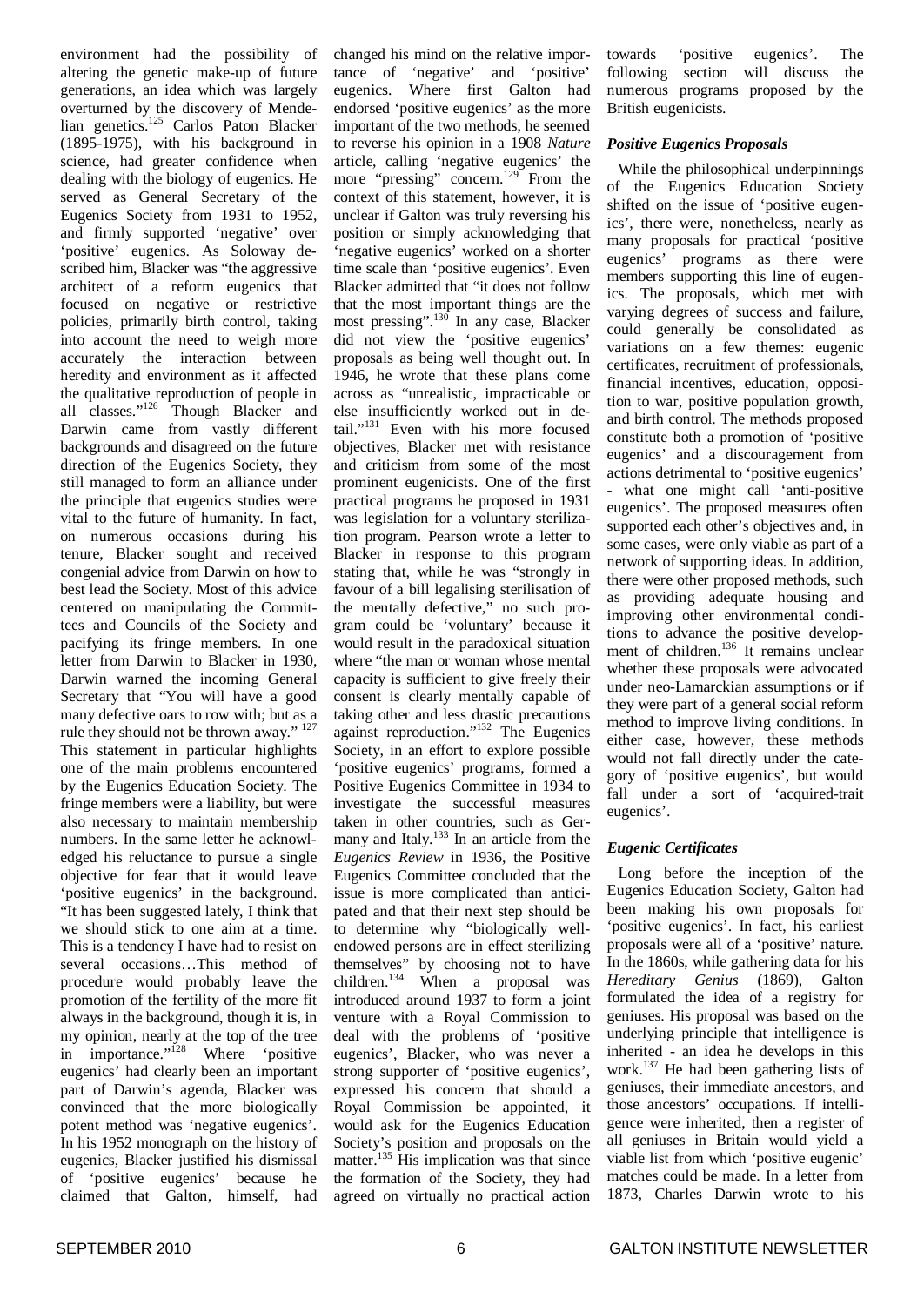cousin, Francis Galton, that he questioned the feasibility of such a register. Darwin notes that "the greatest difficulty, I think, would be in deciding who deserved to be on the register."<sup>138</sup> In conjunction with his registry, Galton proposed a system of marriage certificates which would be used to encourage people with top qualities to marry and have children. In an incomplete manuscript on race improvement *circa* 1888, Galton elaborates on the incorporation of marriage certificates into society. "Popular opinion would perhaps in time approve of the marriage of the certificated, and more or less condemn that of the clearly unfit. It is quite possible that then certificates might ultimately produce a decided effect in favourably modifying the present haphazard system of marriage."<sup>139</sup> Galton again returned to this idea in a 1906 manuscript on 'eugenic certificates'. This time certificates would be given out as social proof that one was "distinctly superior in Eugenic Gifts to the majority of those in a similar social position."<sup>140</sup> Galton even goes so far as to list the conditions of awarding these certificates: that the awardees be men between 23 and 30 years of age from the educated classes, that accomplishments cited for awarding the certificates be on record and verifiable, and that consideration should also be given to the achievements of his immediate kin.<sup>141</sup> Though Galton's proposals continually met with opposition regarding the subjectivity of such awards, a number of members in the Eugenics Education Society did support measures to supply health certificates to individuals before marriage in an effort to educate them as to their eugenic potential.<sup>142</sup> These proposals began appearing in the earliest days of the Eugenics Education Society and continued though the 1930s. To eschew criticism for lack of objectivity, the Society would need to establish a scientific method for determining whom to support with marriage certificates. To do so, they relied on the qualifications of professionals.

#### *Recruitment of Professionals*

One of Leonard Darwin's personal contributions to supporting 'positive eugenics' was his persistent recruiting of medical professionals as new members of the eugenics movement. While there had been numerous attempts by members of the Eugenics Society to propose that medical professionals should act as 'negative eugenicists', discouraging dysgenic couples from marrying or having children, Darwin was particularly in favor of recruiting them as 'positive eugenicists'. In a 1933 letter from Darwin to Blacker, Darwin espoused the importance of elevating the role of 'positive eugenics' in medicine writing, "We must teach the medical profession to be eugenic advisers, and not mere experts about defects, however important that side may be."<sup>143</sup> Darwin felt that there was an imbalance in the perceived importance of 'positive' and 'negative' eugenics by medical professionals, and that, if left to chance, ignoring 'positive eugenics' might do much harm to the overall effect of eugenics. In the 1930s, 'health examinations before marriage' became an objective under the heading 'Positive Eugenics' in the "Aims and Objects of the Eugenics Society".<sup>144</sup> This was not the first time, however that the Eugenics Society had sought the involvement of professionals. In 1917, R.A. Fisher (1890-1962) had suggested that the Eugenics Education Society seek the assistance of the professional societies to measure eugenic fitness since they would have the authority and knowledge to decide who is 'fit' within their societies. Fisher, therefore, suggested that eugenicists would support the development of trade unions and professional societies.<sup>145</sup> Unfortunately for Fisher, his suggestion, while published in the *Eugenics Review,* did not receive support from the overall community.

#### *Financial Incentives*

The most universally accepted and pursued proposals, which were also arguably the most successful, were those which supported financial incentives for 'positive eugenic' action. From the earliest days of the Eugenics Education Society, most members agreed that decreasing the financial burden of parenthood for the professional middle classes would stimulate the growth of that class. By his first Presidential Address in 1911, Leonard Darwin was already discussing its advantages for both 'positive' and 'negative' eugenic ends. <sup>146</sup> Again in his 1913 Presidential Address, Darwin noted that the Eugenics Education Society's discussions had concluded that lowering taxes and raising wages would facilitate eugenic reform.<sup>147</sup> For many years following these discussions, members of the eugenics movement put forth significant efforts towards Income Tax reform, creation of 'family allowances', and

implementation of eugenic scholarships.

Since income tax was levied primarily on the middle classes, eugenicists theorized that reducing the rate of the tax would help finance child-rearing among the 'fit'. Sybil Gotto, in a 1917 article in the *Eugenics Review* specifically claims that "income tax should be graded inversely to the size of the family." 148 Generally, the Eugenics Education Society agreed with the sentiment that such tax breaks should only be offered for families. Their assurance to the lower classes was that unmarried men and women from the middle would shoulder the burden of the tax reductions for middle class families. Through this method, no further hardships would be put on the lower classes.<sup>149</sup> Not only would the Income Tax reform encourage marriage and reproduction, it would also reprimand members of the 'professional middle class' for remaining single or not having children. Furthermore, the early Income Tax reforms proposed to draw a distinction between inherited wealth and earned wealth so as to further favor those who obtain wealth through their own intellectual accomplishments. 150

By the 1920s, the Income Tax reform measures had been altered, and another solution, 'family allowance', was gaining support. The strongest proponent of the 'family allowances' was its pioneer, the feminist campaigner, Eleanor Rathbone (1872-1946). In 1924, she published *The Disinherited Family* which argued that mothers should be paid directly and in proportion to the number of children they had. She claimed that women remained dependant as a result of all tax rebates being awarded to males. With regard to eugenics, Rathbone cites topics of interest to eugenicists such as birth rate, nationalism, and birth control, though she never mentions eugenics by name. She discusses their effects on the quantity and quality of births and sharply criticizes the propagandists who abuse these causes to distract the public from the facts of motherhood and the financial plight of women. 151 In her introductory essay to the reprinted edition of Rathbone's work, Suzie Fleming examines Rathbone's relationship with the eugenics movement stating that, in the "atmosphere that the widespread eugenics debate engendered, women generally used the terminology of eugenics to put their case, and Rathbone was no exception." 152 In essence, she claims that Rathbone engaged in the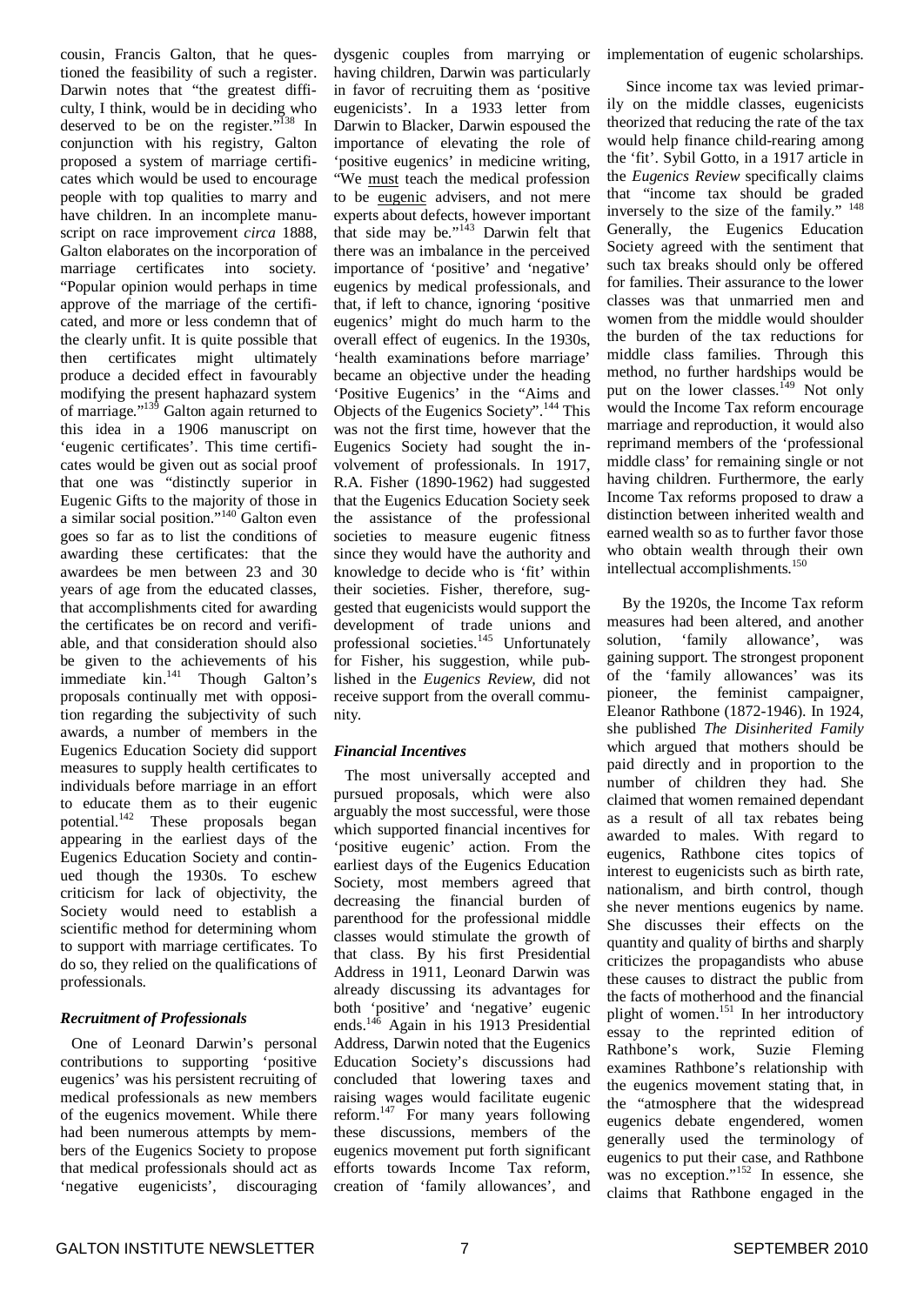eugenics debate because that was the dominant language of the time for Committee found that "it would be a the Eugenics Society were becoming discussing reformist causes. Furthermore, mistake of the first magnitude to suppose keenly and disappointingly aware. Fleming describes Rathbone's distaste for that no more is needed than to smooth the "those eugenicists concerned at the path to parenthood by removing the *Opposition to War* falling birth rate as being politically disabilities under which parents suffer. If motivated by the ambition that the married couples are to have children, they Anglo-Saxon race should dominate the must desire them; they cannot be bribed world."<sup>153</sup> Though her book made no into parenthood."<sup>159</sup> Despite this admismention of the eugenicists, she did attend sion, the Eugenics Society again at-Eugenics Education Society meetings. In tempted to garner support for a program 1925, Rathbone spoke to the Eugenics of financial incentives on behalf of Society in support of increased govern-'positive eugenics'. A 'scholarship' ment expenditures to achieve a 'living proposal was put forth in 1946 which wage' as well as a 'family allowance' for would pay parents who had two or three skilled workers.<sup>154</sup> During the vigorous exceptional children to have a third or discussion following her talk, the 'family fourth child. <sup>160</sup> Blacker wrote that this allowance' clearly comes out as a new program came on the coattails of the divisive topic among the eugenics Nazi eugenics program. He felt that for community with one member exclaiming any British eugenics program to be that "what we have heard put forward successful it would have to be tactful and here, is what we have heard during the not relatable in any way to Nazi eugenpast twenty years" and with another member even accusing Rathbone of being a Socialist. 155

Despite these conflicts, Income Tax reform and 'family allowances' made great legislative strides, and in 1928, R.A. Fisher wrote an article assessing the effects of the legislation. Although eugenicists had achieved the goals of Income Tax reform, restructured to proportionally offer rebates based on family size, Fisher reported that "In about thirty years, more or less, with our present birth-rate, whatever is worth keeping in the genetic potentialities of the upper and middle classes, in England and Scotland, will have been reduced to half its present quantity."<sup>156</sup> The problem, as Fisher assessed it, was that they had overestimated the influence of economics on 'positive eugenics'. Nevertheless, Fisher supported further measures to provide increased family allowances. Leonard Darwin, in a 1933 letter to Blacker, supported Fisher's efforts towards increased family allowances writing that "sixty years thought… has made me thoroughly agree with Galton in regarding the differentiated birth rate as a factor of the very highest importance; and I have argued strongly in favour of Fisher's view that family allowances constitute one of the most important ways of counteracting this danger if, but only if, framed on right lines."<sup>157</sup> He then ended the letter by criticizing Rathbone's lack of eugenic concern, stating that she seemed "only to seek eugenic help to push family allowances with social objects in view." 158

ics. <sup>161</sup> Distance from Nazi eugenics was not enough, however, and the new program found little support.

#### *Education*

Another category of programs which seemed to receive perennial support from Society was particularly concerned that members of the Eugenics Education physical disfigurement from war might Society was 'positive eugenic' education. render the 'fittest' members of society In Britain, where Parliament passed few unappealing to women. In the years legislative controls for eugenics, educa-leading up to World War II, opposition to tion and propaganda became key tools for war again became a position of the the eugenics movement. Members of the Eugenics Society. Versions of the "Aims Eugenics Education Society saw this and Objects of the Eugenics Society" method as essential to the success of both from the 1930s described 'war' as the 'positive' and the 'negative' means of "dysgenic  $- (1)$  because the persons most eugenics. Their plan involved teaching likely to be killed in wars are above the young people both the principles of physical average: (2) because war and the heredity and those specific to eugenics. prospects of war deter from parenthood They hoped that this would normalize parents who take into account the welleugenics and allow it to become a part of being of their children."<sup>165</sup> These sentian everyday eugenic-mindedness of the ments were not shared by all members of entire population. Furthermore, they the Eugenics Society, however. Followwould encourage eugenic ideas, such as ing the inclusion of 'War' in the "Aims early marriage, spacing births, and having and Objects of the Eugenics Society", Dr. large families. In 1917, Sybil Gotto Langdon-Down presented a counterendorsed these measures, writing "The opinion in a 1936 memorandum. His need for encouraging early marriage and greatest fear regarding 'opposition to parenthood among the *efficient* cannot be war' was that the Eugenics Society was too strongly advocated." <sup>162</sup> Another spreading itself too thin and embracing member of the Eugenics Society, Byron too many causes "on which we claim no S. Bramwell (1977-1949), described the special right to speak" and "of which we importance of early marriage in a 1937 can take no effective action as a body".<sup>166</sup> article for the *Eugenics Review*. He In a response letter to the Eugenics promoted marriage at a younger age for Society, D. Caradog Jones, a statistician the professional classes noting that "even at the University of Liverpool, wrote that if no larger families resulted, the space "War is one of the major forces subject to between generations would be lessened human control that is capable of affecting and this would in the long run be a gain the future population immediately and to the community."<sup>163</sup> This relatively appreciably; for the flower of the human passive measure would take countless race, potential parents in the prime of generations to produce any quantifiable their manhood, can be cut off by a great

Finally in 1936, the Positive Eugenics results, a fact of which many members of

Not all 'positive eugenics' programs were designed to encourage the 'fit' to breed more. Some proposals, such as the opposition to war, discouraged measures which were dysgenic. This eugenic antiwar sentiment became particularly prominent during and immediately following the First World War. The position of many members of the Eugenics Education Society was that the best soldiers were placed on the line and because of their superior courage and physical abilities, often led the charges during war. In many cases the military rejected the 'unfit' from even participating in war, allowing them to remain behind and contribute their genes to future generations. As a result, those wounded soldiers who returned from the line represented the 'fit' in society and local communities were encouraged to recognize them as such, so they could marry and have children.<sup>164</sup> The Eugenics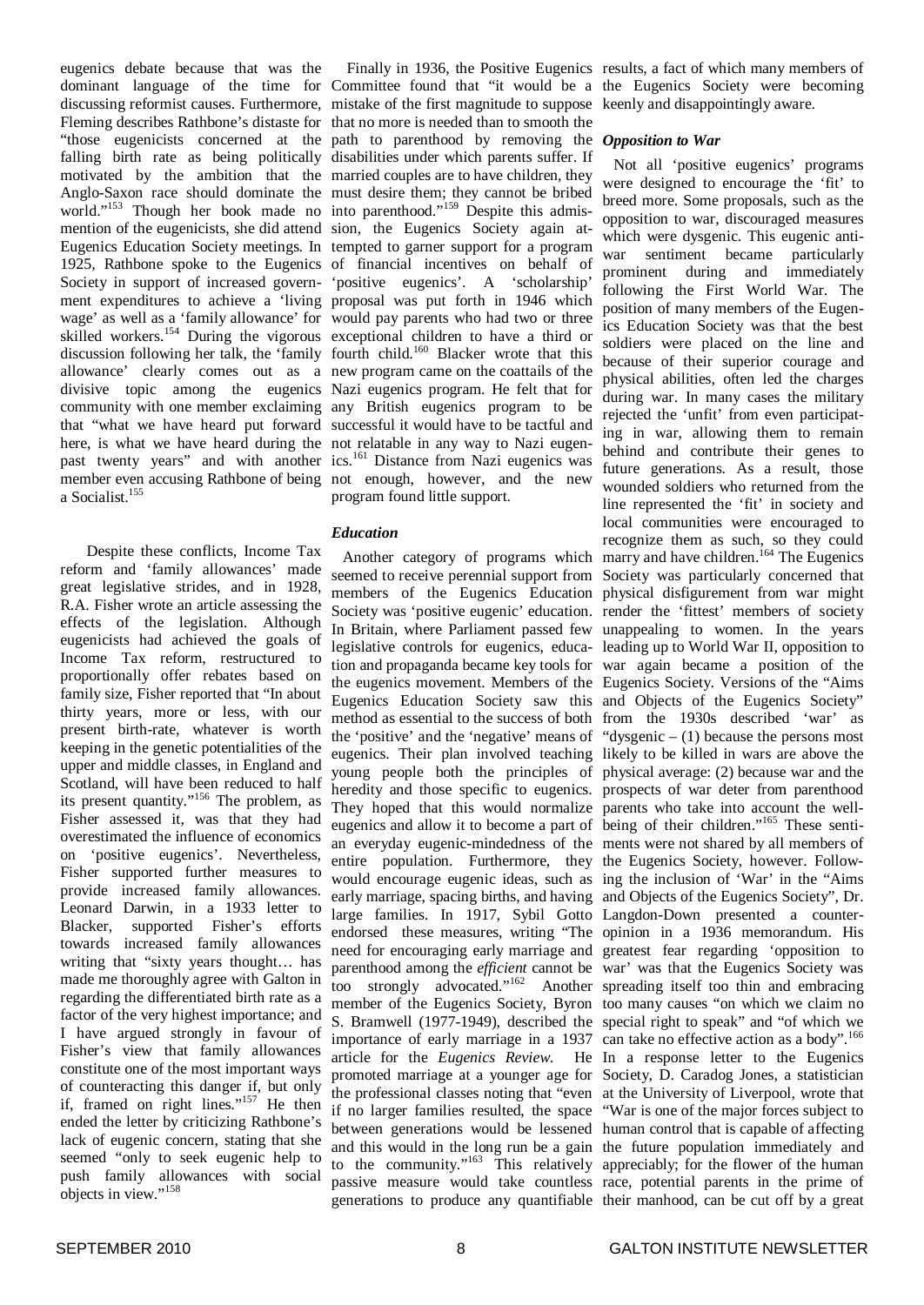its objectives but there was never consensus among its members.

#### *Positive Population Growth*

One of the fears that war added to the pre-existing alarm over population decline was that a generally lower British population might be vulnerable to 1930s, however, the "Aims and Objects the 'fit' increased the size of their gene destruction by invading forces. As a result the more patriotic eugenicists often endorsed a 'positive population growth'. Though not entirely a 'positive eugenic' measure, supporters of 'positive population growth' often phrased their concerns in a nationalistic, 'positive eugenic' rhetoric. In his notes on a proposed 'positive population' policy by Eugenics Society member Alexander Carr-Saunders, Leonard Darwin described his reaction to the plan. "By a positive Eugenics Society literature. population policy is meant, I presume, a scheme aiming at an increase in numbers without any reference to quality. In contrast to this, a positive eugenic policy may be held to mean a scheme aiming at a relative increase in the numbers of those with superior natural endowments. If we hold that our race is superior to the black and the yellow races, a positive eugenic policy does on this account necessitate paying some attention to our total numbers." <sup>168</sup> By expanding the scope of 'population' to include all people of the world, and not just the British population, the argument for 'positive population growth' essentially became an imperialistic form of 'positive eugenics'. Most Eugenics Society members did not agree with this line of reasoning.

#### *Birth Control*

A final 'positive eugenic' issue which was frequently a topic of debate among members of the Eugenics Society but on which the Eugenics Society rarely offered an official position was 'birth control'. Soloway writes that Darwin avoided the issue of birth control through much of his presidency "helped by the knowledge that most of the men and women in the Eugenics Education Society still considered any public discussion of birth control distasteful." <sup>169</sup> Birth control was not only a tricky issue because of its obvious political implications, but also because support for birth control constituted both a 'negative eugenic' measure

war in the space of a comparatively few and an "anti-positive eugenic' measure. inception of eugenics and the end of the months. Therefore, I do not think the Havelock Ellis (1859-1939) elaborated Second World War. Initially, 'positive Society ought to shirk the issue of on this issue in a 1917 article describing eugenics' was Galton's primary method expressing an opinion upon the sub-birth control, from the eugenic point of for describing humanity's potential to ject."<sup>167</sup> The Eugenics Society publicly view, as appearing dysgenic since it shape its own evolution. In the earliest published 'opposition to war' as part of improves social conditions but presuma-days of the Eugenics Education Society, bly is implemented more by the intellecbly is implemented more by the intellec- 'positive' and 'negative' eugenics had tual class than the lower classes.<sup>170</sup> roughly equal standing in the Society. Whether or not eugenicists endorsed birth Generally, eugenicists saw the two styles control was largely dependant upon their of eugenics as complementing each other. political views and upon which style of By eliminating the 'unfit', the 'fit' had eugenics, 'positive' or 'negative', they more opportunity and resources to felt held the greatest potential. In the dedicate to their own reproduction. As of the Eugenics Society", the Society pool, the 'unfit' had less genetic influendorsed birth control "by persons of ence on future generations. However, superior biological endowment only with whereas many of the 'negative eugenics' a view to spacing births".<sup>171</sup> By spacing proposals could operate independently of births, eugenicists believed that parents each other and could affect future were offering the best chances for generations by action on a single individsurvival and development to each child. ual, the 'positive eugenics' proposals In this sense, birth control acted as both a often relied on working together as a tool of both 'positive' and 'negative' united concept which produced slow eugenics, and it often appeared under a change over a long period. This fact separate heading for both styles in contributed to an overall trend towards

#### *Characterization of Practical Techniques*

One of the most striking aspects of the techniques proposed in support of 'positive eugenics' is the diversity with which it took form. Following the logic that the 'professional middle classes' contained the best genes, nearly all aspects of life affecting their reproductive ability could be argued in 'positive eugenics' terms. As Blacker wrote in his 1950 reflection on eugenics, "Certain antitheses or dualities of standpoint came to be revealed among those who had assimilated Darwin's reasoning, and who were conscious of the eugenic and dysgenic possibilities confronting the human race."<sup>172</sup> Among these divisions in eugenics, the most problematic with regard to 'positive' eugenics were the differences between (1) 'positive' and 'negative' eugenics and the traits they considered, (2) direct and indirect eugenic influence, (3) compulsory and voluntary submission to eugenics, and (4) legislation and personal responsibility. Other dualities which had less bearing on 'positive eugenics' included authoritarian and liberal influence, class and race divisions, and the separation of theory from practice in eugenics.

#### *Positive' and 'Negative' Eugenics Overlap and Divergence*

'negative' eugenics changed between the not simply physical characteristics but

roughly equal standing in the Society. 'negative eugenics'. There remained fervent supporters of 'positive eugenics', and even those who supported 'negative eugenics' never particularly disliked 'positive eugenics', they simply saw it as a distraction from the more effective and immediate solution of 'negative eugenics'. In 1917, Havelock Ellis presented his case for support of 'positive eugenics' through 'negative eugenics'. "The two fundamental eugenic aims – more urgent to-day than they have ever been before – are to impede the production of bad stocks and to favour the production of good stocks. The prevention of bad stocks may be put first, not only because it is the most promising line of progress, but because in itself it indirectly, and even directly, favours the development of the good stocks." <sup>173</sup> While this may appear to suggest that 'positive' and 'negative' eugenics remained on equal standing and that efficiency alone dictated a preference towards one over the other, Blacker recalled that "from the start, the idea of negative eugenics seemed to appeal to people of a certain temperament and outlook; that of positive eugenics to people otherwise constituted."<sup>174</sup>

The relationship between 'positive' and considered was that "heredity determined An important factor in the eventual divergence of 'positive eugenics' and 'negative eugenics' may have been the traits their supporters investigated. As Kevles notes, an underlying principle that determined which traits eugenicists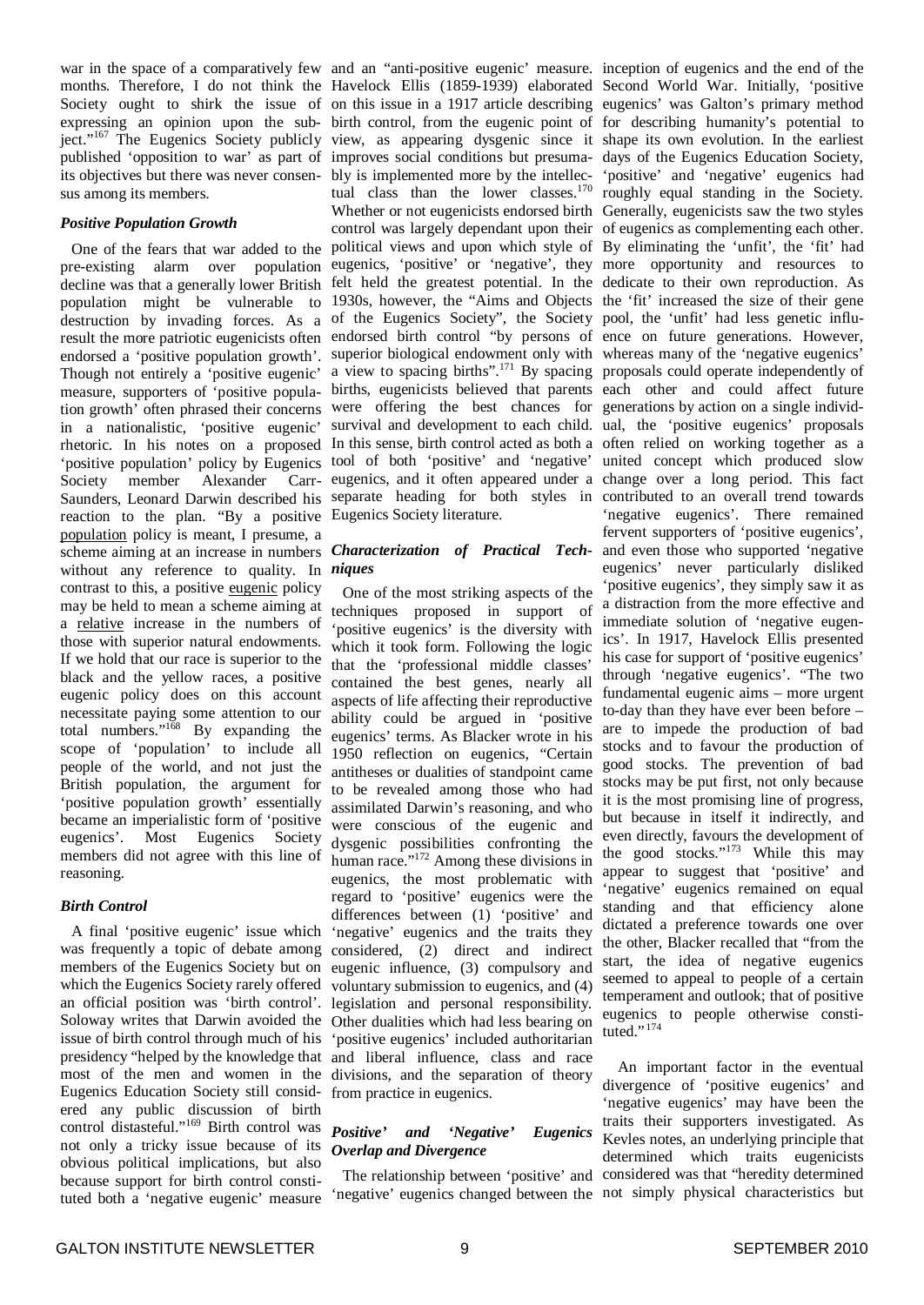temperament and behavior." 175 Still, German eugenics, which was especially *'Positive Eugenics' and Other Societies* eugenics largely based its analysis of 'fit' relevant to 'positive eugenics', was the and 'unfit' upon statistical studies which Eugenics Society's view of compulsory determined average, below average, and and voluntary programs. Since the above average ranges for traits. For this beginning of the Eugenics Education reason, Leonard Darwin remarked that Society, it members had repeatedly "No doubt the ability to make a good included some form of the qualifier living is not the most important of human "being careful not to endorse compulqualities; but it is important, and more-sion" when discussing legislative measover it is found to be associated with ures for eugenics.<sup>179</sup> Charles Drysdale, in other good qualities."<sup>176</sup> In addition, 1922, likened compulsion to the German 'ability to make a good living' was Race Hygienists, remarking that if quantifiable. By removing 'inherited replicated in Britain, it "would damn the wealth' and focusing solely on earned Eugenic movement."<sup>180</sup> The British income, Darwin suggested that one could eugenics movement struggled to express quantify the 'fit'. Unfortunately for 'negative eugenics' in practicable Darwin, many liberal eugenicists dis-voluntary terms. Conversely, 'positive agreed with his pro-capitalist assessment eugenics' of the 'fit'. In 1949, Blacker wrote that voluntary both in Britain and abroad. In "sound physical health, intelligence, his analysis of Britain's Inter-War social usefulness, freedom from genetic voluntary sterilization proposal, MacNitaints, and philoprogenitiveness are five col identifies the impetus for a voluntary, desirable qualities. Of these, intelligence rather than the more effective involunis the only one which is accurately tary, programme as coming from a measurable."<sup>177</sup> Disregarding the degree pursuit of ideology over practicality.<sup>1</sup> to which intelligence was accurately measureable, the physically and mentally 'defective' traits examined by 'negative *Legislation and Personal Responsibility* eugenics' were simply more identifiable and more quantifiable than those examined under 'positive eugenics'.

#### *Direct and Indirect*

Another stylistic difference among 'positive eugenics' proposals was between those which acted directly to increase the population of the 'fit' and those which indirectly acted on the causes preventing the 'fit' from breeding. In 1917, Fisher's article "Positive Eugenics" amounted to an endorsement of the problem that getting people to breed is harder than getting them to not breed.<sup>178</sup> Apart from 'education' and the issuance of 'health certificates' which might be considered a direct method of 'positive eugenics', the other major categories of 'positive eugenics', the concept of financial incentives, opposition to war, and restriction of birth control, all acted indirectly to remove barriers preventing the propagation of 'fit' genes. At the same time most of the 'negative eugenics' programs acted directly to prevent the 'unfit' from breeding. For this reason, 'positive eugenics' may have appeared less effective.

#### *Compulsory and Voluntary*

An important distinction between British eugenics and American or proposals were typically

'positive eugenics' techniques is that they eugenic movement is not closely contended towards reliance on personal cerned and in which understanding responsibility rather than legislation. This eugenic principles does not give a deeper issue might be seen as an extension of the insight and a more lively interest. compulsory/voluntary issue. In general Particularly is this the case with what has the British eugenics movement relied come to be called Positive Eugenics."<sup>186</sup> more heavily than elsewhere on the belief When Blacker set out to form a Joint that its citizens wanted to be responsible Committee to deal with the problems of and would fulfill their duty to race 'positive eugenics' around 1937, he development if asked. In the United proposed a list of about twenty organiza-States and Germany, where 'negative tions which the Eugenics Society might eugenics' took stronger root, legislation approach for help.<sup>187</sup> provided for coercive eugenics. In her 1917 article, Gotto credited the war with initiating a resurgence of duty and with overlapping goals and membership responsibility in the British population, were the Malthusians and the public thus allowing eugenics to move forward without the necessity of legislation.<sup>182</sup> They found, however, that appealing to a eugenicists found noteworthy overlap sense of moral duty simply wasn't an was the Malthusian League. Individuals effective 'negative eugenics' campaign with an interest in declining birthrate measure. Conversely, it was the only regularly participated in both Societies. direct measure in support of 'positive They both believed in controlled populaeugenics'. The Eugenics Society did tion growth, but where the Malthusians support indirect legal measures towards were concerned more with the resources eugenics ends, such as the proposed of population growth, the eugenicists legislation for financial reforms which were concerned with the genetic health of began in 1917 with discussions in the population. Neither Society objected Parliament and continued through the to a controlled increase in the population 1920s and 1930s. <sup>183</sup> They also monitored through 'positive eugenics'. Likewise the other parliamentary bills and editorialized sanitation reform movement shared their opinions through the newspapers.<sup>184</sup> membership as well as overlapping goals Legislation was never a significant part with the eugenicists. In 1913, Leonard of the Eugenics Society's objectives, Darwin compared the campaign for however.

# *and Movements*

A final characterization of the practical movement of social life with which the While the Eugenics Education Society itself generally retained organizational distance from other Societies and movements, its membership often contained a great deal of overlap. In some cases the eugenics movement was the secondary affiliation of members. These underlying cross-movement affiliations contributed greatly to the divisions in motive, goal, and endorsement of proposed eugenic actions discussed by the Eugenics Education Society. Some historians, such as Soloway, have suggested that the members of the Eugenics Society took a negative view towards institutional involvement with other societies, however it seems that the general sentiment of the eugenicists was that as the two causes were not in conflict with one another, eugenics might prosper from their relationship.<sup>185</sup> In fact, some members felt that involvement with other societies would allow them to infuse eugenic ideas into the theoretical basis for other causes. Fisher, for example, wrote that, "There is scarcely any

> Among the most significant societies sanitation and hygiene movement. One of the earliest movements with which the eugenic reform to sanitation reform,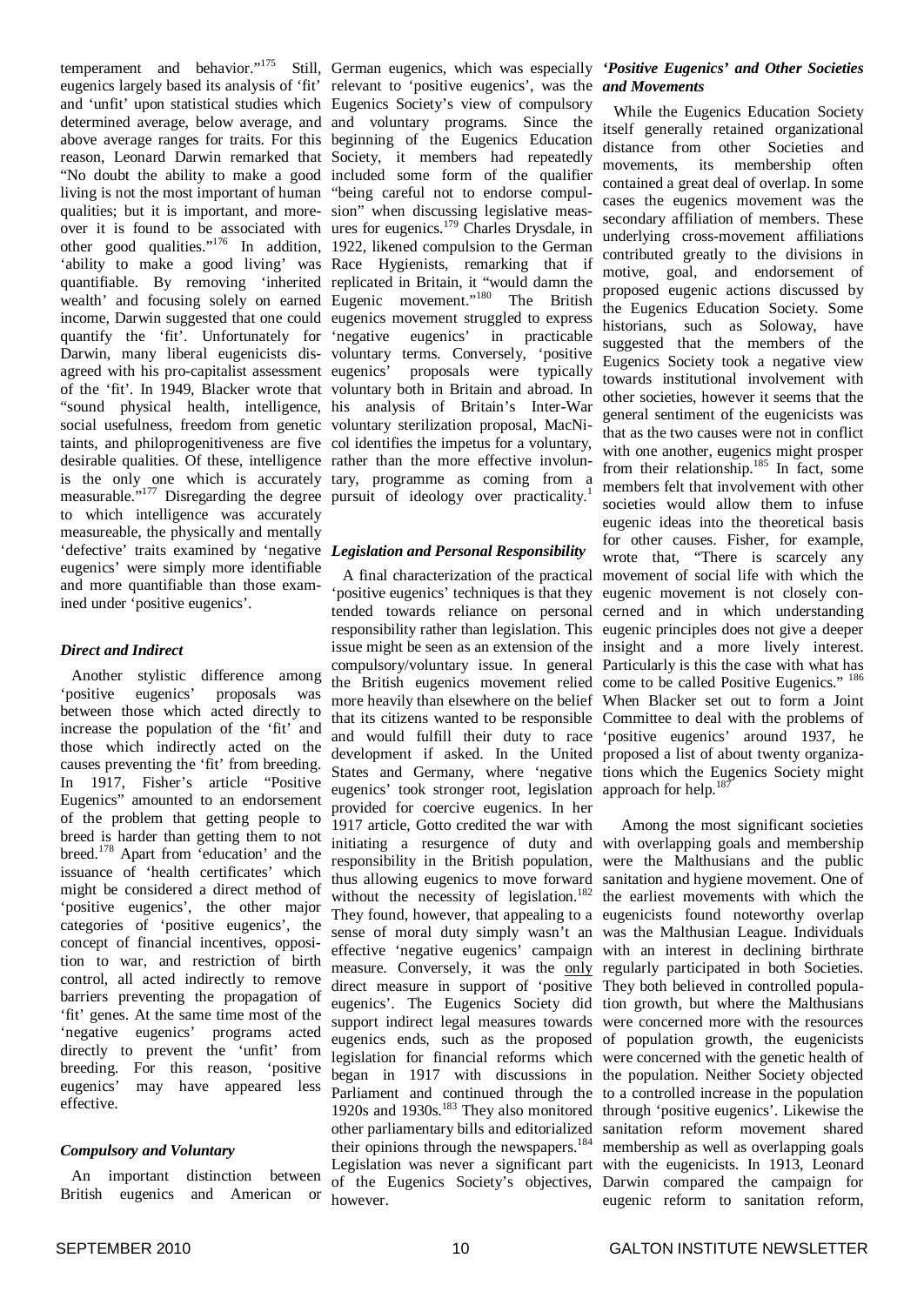stating that what social reformers have vigorously advocated new policies of summately condemned eugenics. While eugenicists were doing for their genetics. <sup>188</sup> This relationship was not always of the lower classes.

relationship formed between the eugeni-of agreement between National Birth motto of Christianity, that we should do cists and the feminists, the birth control Control Association and the Eugenics to others as we would be done by, should movement, and the political left. At times Society."<sup>194</sup> They agreed upon common be interpreted as having application also the eugenics movement seemed to positions, such as the national birth rate to out relations with future generations, support feminism and at other times it in the UK was continually declining, a our duty to which ought to influence in rejected feminist ideals. MacKenzie lower and more controlled population in many ways the dispositions we make in describes the conflicting opinions as a England would be optimal, and contra- the present."<sup>197</sup> It is questionable whether desire to have women "return to their ception information should be more the argument, phrased in this manner, traditional roles and stop 'shirking' motherhood" on the one hand, and a desire for the benefits of financial informing economically and hereditarily *Objections to 'Positive Eugenics'* independence in women which would unfit parents. It did not, however, elicit allow them to select a father for their much agreement among members of the children based on biological, rather than Eugenics Society. In a 1936 letter to financial, superiority.<sup>189</sup> Likewise, the Blacker, eugenicist and committee on feminists at times supported and at times birth control member Stella Churchill rejected the theories of eugenics. In 1920, expressed her dissatisfaction with the for example, an article by the League for one-sidedness of the relationship between the Removal of the Tax on Marriage the movements by writing that "I have appeared in the *Daily Express* calling on visited a great many birth control clinics feminists to oppose the 'tax on marriage' which are presumably connected with which was creating financial hardships this organisation. I have not usually for women and would-be mothers.<sup>190</sup> This found much, if any, eugenic teaching at article along with an explanatory letter such clinics, and I think if any amalgamawas sent by the League's organizer, tion is to take place this aspect should be Marie C. Stopes (1880-1958), to the discussed."<sup>195</sup> Though such conflicts over Eugenics Education Society asking them birth control punctuated Stopes' involveto circulate the article to their member-ment with the Eugenics Society, she ship since their stance was "essentially a remained a life-long member, never eugenic proposition to protect the middle wavering in her support for birth control. class against this iniquitous interference with their likelihood of having means to support children."<sup>191</sup>

by Stopes was as proponent of birth strongest support for 'positive eugenics'. control through the National Birth Kevles characterizes "the most vigorous Control Association, which also saw advocates of positive eugenics in the significant overlap in membership with United States and Britain after the turn of the eugenicists. Stopes approached birth the century" as "social radicals, many of control as a result of her previous them inclined to utopian visions."<sup>196</sup> They involvement in the Eugenics Society and surmised that as long as economic factors the Malthusian League, as the common and the class system governed society, a problem these organizations faced was biologically based eugenics program differential birth rates and overpopula-would remain corrupted. Some members tion. <sup>192</sup> Concerning her views towards of this faction supported 'negative 'positive' and 'negative' eugenics, eugenics' and others condemned it, Soloway writes, "While she certainly however nearly all of them supported promoted positive eugenic policies 'positive eugenics'. encouraging the most highly evolved men and women to increase the number of their progeny, she was a also one of a eugenics movement, religious groups,

done for people's environment, the negative eugenics based upon sterilisa-this was the official position of the convivial, however. As 'negative eugen-position taken by the majority of the dismiss eugenics. In fact, the Eugenics ics' took stronger hold in the Eugenics Eugenics Society, Stopes was considered Education Society at times attempted to Society more of its members saw sanita-a controversial figure, not because of her use religious rhetoric to convert the tion reform as contributing to the growth endorsement of compulsory programs, faithful to the eugenic point of view. In a A more tentative and often strained attempts were made to "establish a basis "Ethically, eugenicists claim that the tion, and, far more important, birth control." <sup>193</sup> As an indication of the but because of her endorsement of birth 1920 article in the *Eugenics Review*, an control. In the 1930s, a number of appeal on religious terms was made. available for the purposes of spacing births, aiding women's health, and

Perhaps a more significant role played This group also contained some of the One group of eugenicists with whom the birth control movement found favor was the liberals and the political leftists.

growing number of eugenicists who particularly the Catholic Church, con-A perpetual thorn in the side of the

Church, eugenicists often argued that local clergy were not all so quick to ever convinced anyone from either side.

Disregarding the opinions of outside organizations, members from within the Eugenics Society suggested many of their own objections to 'positive eugenics'. When Leonard Darwin first set out to lay groundwork for the 'positive eugenics' program as President of the Eugenics Education Society, he was clear in identifying it as a long-term method of eugenics. Preemptively confronting the concerns of doubters in his 1913 address "The Eugenic Ideal", Darwin rhetorically questioned what is ideal and how long it will take to see eugenic effects. He responded, "The better plan is rather to copy the example set by Nature, and to advance by one small step at a time, thus ensuring that some little racial progress will certainly be made as generation succeeds generation."<sup>198</sup> While he sustained the patience necessary to wait many generations for results, many members of the Eugenics Society began to feel disillusioned by the lack of immediate results from 'positive eugenics'. The opposition to 'positive eugenics' rose out of the very questions he was hoping to avoid by his address: What constituted ideal? and How long before there would be results? In addition, 'positive eugenics' had to contend with the rising appeal of 'negative eugenics' and development of a new scientific faction of eugenics which rejected the claims of 'positive eugenics'.

The question of what 'fit' meant had plagued the eugenics movement since Charles Darwin first responded to Galton's proposal of a register for geniuses in 1873. In an attempt to clarify the meaning of 'fit' for the nascent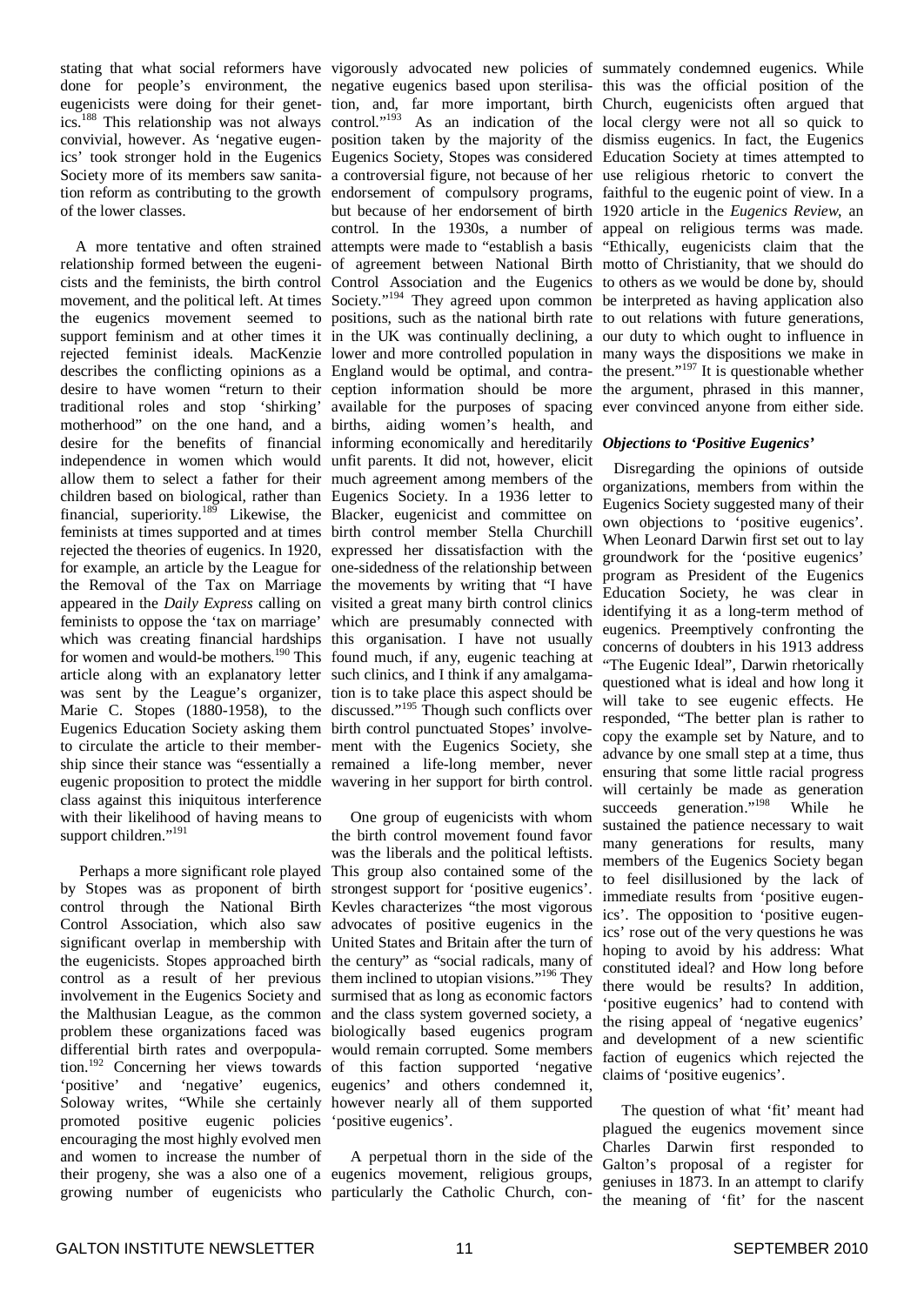Eugenics Education Society, Montague in mind, they proposed an increasing identified some of the reasons that Crackanthorpe wrote in 1908, "By the 'right people' I mean not those who, in Herbert Spencer's phrase, are the 'fittest biology in eugenic studies, and they deal of flexibility in its programs, so that to survive,' but those who give the most largely dismissed 'positive eugenics' as they could graft onto other social movepromise of 'civic worth,' that is to say, being less biologically significant. As ments fairly easily. Confusion over the will be most likely to be at once useful to early as the late 1910s, geneticists like aims and objectives of the Eugenics themselves in the way of enjoyment and R.A. Fisher compared their role in the Education Society led to more opportuself-support, and also useful to the eugenics movement to separating quacks nity for the proposal of 'positive eugencommunity at large."<sup>199</sup> The nominal from physicians, in essence bringing ics' programs. The minimal amount of amount of clarification ascertained by professionalism and science to eugen-legislation and interest in coercive this redefinition of 'fit' did nothing to ics.<sup>203</sup> Leaders of this movement such as practices supported 'positive eugenics' as assuage doubters. Searle reports on the Lancelot Hogben (1895-1975) and Julian it was generally of a voluntary nature. much more straightforward response by Huxley (1887-1975) feared that ethnic, Saleeby in 1909. "Thus, a common view racial, and class differentiation were at while more successful in Britain, was among eugenicists was that again the basis of the mainstream movement generally not a successful tactic. Reasons expressed by Saleeby: 'we may not know and that these divisions had little to do for this include the difficulty of identifywhat worth is, but we can all recognize with genetic differences.<sup>204</sup> Kevles ing ideal traits, the slow progression of "unworth"'; hence, it was better to identifies the impact of their ideas within 'positive eugenics', an increasing appeal concentrate on 'negative eugenics'."<sup>200</sup> the eugenics movement. "The knowledge of 'negative eugenics', and a reduced This common sentiment, that it was they injected into public discourse view of the effectiveness of 'positive easier to identify and quantify 'unfit' combined with the lay dissent to form a eugenics' based on biological findings. traits, led to a general assumption that corrosive and increasingly effective case Partly because it was unsuccessful, it has 'negative eugenics' would be simpler to against the authority of mainline eugen-escaped evaluation by many historians. enact than 'positive eugenics'. Equally ics."<sup>205</sup> Furthermore, they effectively The subtlety of the programs may have problematic for proponents of 'positive eliminated any chance for political contributed to its hidden influence. Its eugenics' was the timescale on which it eugenics action by either 'negative' or programs relied mainly on indirect operated. Best estimates by geneticists 'positive' measures. suggested that several generations of selective breeding would be required to produce a positive effect in the overall **Conclusion** population. The concept of waiting a couple of hundred or thousand years for results was a hard sell, even by the most gifted of propagandists.

Among those who supported 'negative eugenics' over 'positive eugenics' there was a fundamental belief that eugenics should behave as a rational method for rebalancing 'natural selection'. As Drysdale described in his 1922 article for the *Eugenics Review*, evolution acts in nature based on the principles of 'negative eugenics'.<sup>201</sup> Furthermore, he claimed that eugenic theorists had insufficient knowledge to pursue a meaningful 'positive eugenics' program.<sup>202</sup> When evidence of a continually declining population was found, despite the efforts of 'positive eugenics' to educate the 'fit', it further justified the argument against its effectiveness. Most members of the Society sought a more immediate solution in 'negative eugenics'.

By the 1930s, a new faction was gaining prominence in the Society. The the largely hidden effect that 'positive group was primarily made up of geneti-eugenics' has had on the British eugenics cists from the left whose biological movement. In doing so, it has revealed studies had shown environment to have that 'positive eugenics' was broader and more influence on behavior than eugeni-more diverse than it has previously been

political distance from capitalism, which they felt corrupted the influence of

During and following World War II, opposition to 'positive eugenics' rose and as it got pushed to the periphery of the eugenics movement, British citizens banished the eugenic movement to the periphery of social action. Since the first eugenics investigations, however, 'positive eugenics' was a part of the eugenic theory and, throughout the Eugenics Education Society's history, it played a large role in shaping its policies and objectives. If nothing else, most members of the Society followed the paradigm for its followers, and 'positive philosophy that 'every bit helps', and as Soloway writes, "To a person who believed human heredity was an incremental process, even a slight shift in the *Limitations of This Dissertation and* qualitative contribution to future generations would in time prove to be statistically and, consequently, biologically significant."<sup>206</sup> The patience required to pursue these results, however, was not a virtue many members of the Eugenics Society possessed.

This dissertation has shed light upon

'positive eugenics' was more prolific in Britain than elsewhere. There was a great

At the same time, 'positive eugenics', methods of affecting the reproductive rate of the 'fit'. For example, what could historically be viewed as Income Tax reform was, to eugenicists, removal of a financial barrier to encouraging more children in middle class families. It was less obvious when 'positive eugenics' was being implemented and it was largely discussed internally by eugenicists rather than by the general public, as 'negative eugenics' was. Finally, 'positive eugenics' relied on a sense of personal responsibility and moral duty, a position which could easily be dismissed by those opposed to eugenics. In the first half of the twentieth century in Britain, eugenics formed a biological and social eugenics' was one aspect of this paradigm.

# *Areas of Future Research*

cists had previously believed. With that given credit. This dissertation has community and which were dismissedGiven a greater length of time to conduct research, there are numerous personal collections which might prove valuable to the study of 'positive eugenics'. One of the difficulties of this study was to determine the general opinions of the Eugenics Society. They attempted to provide a voice for any eugenic-minded discussion, even for those on the fringe and those who disagreed with eugenic theories. Consequently, it became difficult to determine which opinions were well received by the eugenics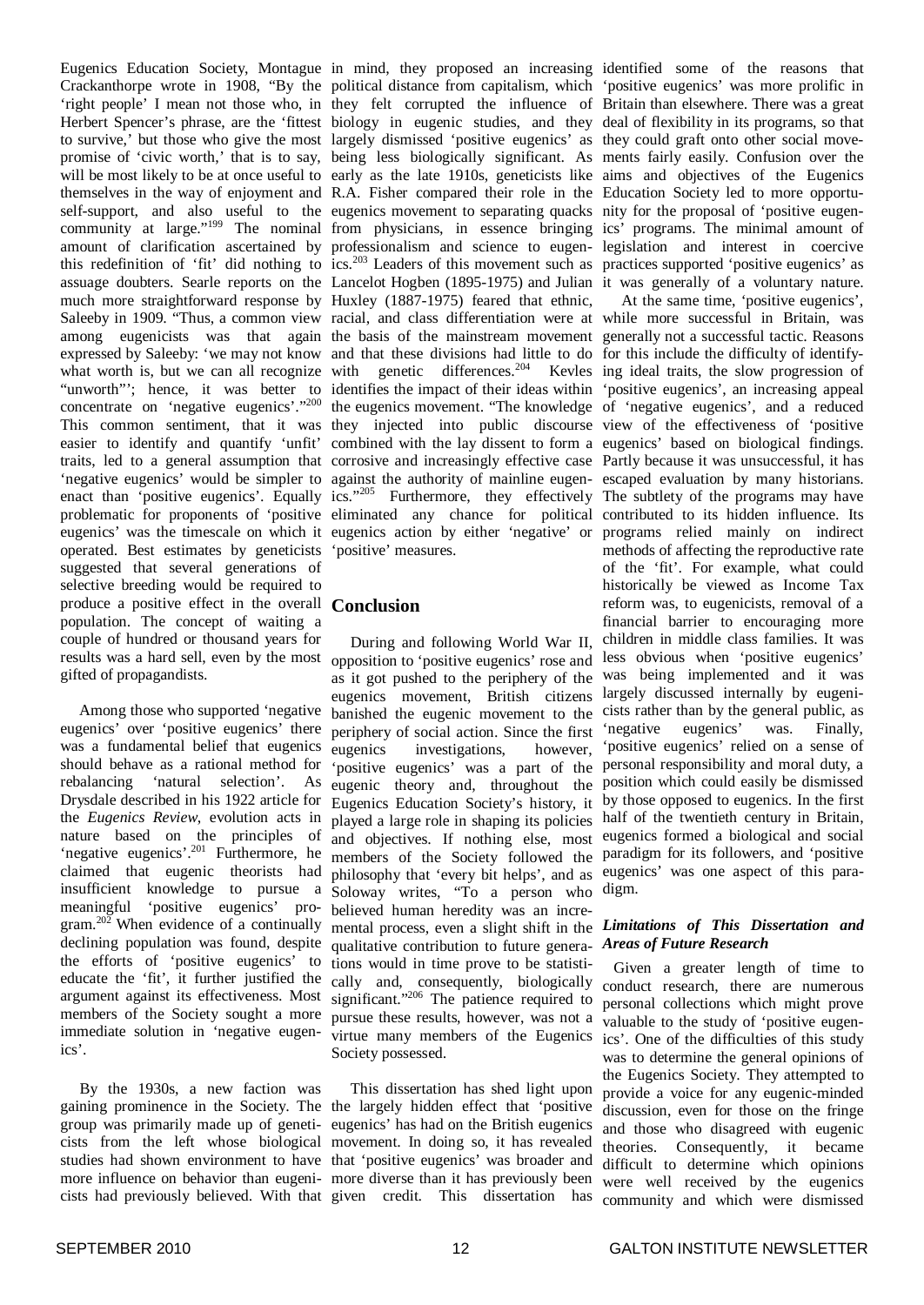that the Eugenics Education Society contradictions to the debate of eugenofficially pursued very few proposals. ics".<sup>209</sup> This is an area in which 'positive <sup>93</sup>Letter from Charles Darwin to Francis Perhaps by viewing the personal papers eugenics', in particular, might have the Galton, 4 January 1873, in Pearson K. of other influential eugenicists such as potential for providing greater insight R.A. Fisher, Lancelot Hogben, Julian Huxley, and others, one could make a more well-rounded assessment of 'positive eugenics'. An additional difficulty of this project was to determine the national influence of the Eugenics Society in Britain. The *Eugenics Review,* while a profound source for eugenic writings, only provides the view of the Eugenics Society. Research conducted on articles from newspapers may provide an avenue for determining the public's overall awareness of 'positive eugenics'.

Apart from the above-mentioned solutions to the limitations of this article's research, there are two areas which hold particularly significant potential for future research. Based on the findings of this article, 'positive eugenics' may have been much more prominent around the world than is given credit. Because of its subtle and indirect nature, it may have been part of the **References:** paradigm behind many turn-of-thecentury social reform movements in the world. A comparative study of 'positive eugenics' in Britain and abroad may yield significant results regarding the pervasiveness of 'positive eugenics' in worldwide eugenic practices.

Another area of potential research is the place of 'positive eugenics' in modern bioethical debates. As described in the introduction of this article with the advances in genetics and biotechnology, eugenics has found resurgence in bioethical debates. As Robert Sinsheimer explains, "Today there is much talk about the possibility of human genetic modification – of designed genetic change, specifically of mankind. A new eugenics has arisen, based upon the dramatic increase in our understanding of the biochemistry of heredity and our comprehension of the craft and means of evolution."<sup>207</sup> Even more recently Mai and Angerami have raised questions of whether we can separate the strictly biological from the social implications of such genetic studies.<sup>208</sup> They claim that the advent of improved genetics and biotechnology brings new meanings to eugenics. "A possibilidade de intervenção direta sobre o patrimônio genético traz novos significados e contradições ao debate em torno da eugenia [The possibility of direct intervention over genetic <sup>90</sup>Carlson E. (2001), 234.

quickly. This was complicated by the fact heritage brings new significance and <sup>91</sup>Galton F. (1908)b, 323. than it has yet.

> **Anthony J. Dellureficio** is an American who has previously worked at the Cold Spring Harbor Laboratory in the US. His personal interests have long been in the scientific and social work of H.J. Muller, one of the few American 'positive eugenicists'. Anthony believes that Muller developed his theories through meetings with his friend Julian Huxley who was, of course, a Vice-President of The Eugenics Society. Anthony has just taken up the post of Systems Librarian for The New School in lower Manhattan. The School was founded as a specialty school in social sciences by British Fabians in the early 1900's and became well known for bringing over European scholars during World War II to what was called the 'University in Exile'.

 $64B$ lacker C.P. (1950), 21. Searle G.R. (1976), 73. <sup>65</sup>Letter from Caleb Saleeby to Francis Galton, 28 September 1909. Galton Collection, UCL Library Services, Special Collections, 310.  ${}^{6}$ Crackanthorpe M. (1910), 7-8. Wellcome Library, SA/EUG/A.2. <sup>67</sup>Letter from R. Austin Freeman to Blacker, 12 March 1939. Wellcome Library SA/EUG/D.5 (AMS/MF/113). <sup>68</sup>Banks, J.A. (1954), 1. <sup>69</sup>Davin A. (1978), 10. <sup>70</sup>MacNicol J. (1989), 147. 71Kevles D.J. (1985), 73.  $72$ McLaren A. (1978), 141. <sup>73</sup>National Council of Public Morals  $(1916)$ .  $^{74}$ Mazumdar P.M.H. (1992), 47. <sup>75</sup>MacKenzie D.A. (1981), 27. 76 Ibid., 29. 77 Soloway R.A. (1995), xxi. <sup>78</sup>McLaren A. (1978), 141. <sup>79</sup>MacKenzie D.A. (1981), 41. <sup>80</sup>Darwin L. (1913)a, 6. <sup>81</sup>Darwin L. (1920), 216. <sup>82</sup>Davin A. (1978), 13. <sup>83</sup>Mazumdar P.M.H. (1992), 28-29. <sup>84</sup>Guyer M.F. (1927), 259. <sup>85</sup>Kevles D.J. (1985), 66. 86 Ibid., 70. <sup>87</sup>MacKenzie D.A. (1981), 40. <sup>88</sup>Crackanthorpe M. (1907), 6. 89 Ibid., 7.

<sup>92</sup>Schwartz J. (2008), 25.

(1924), 176.

 $^{4}$ Galton F. (1901), 659.

<sup>95</sup>Ibid., 663.

<sup>96</sup>MacKenzie D.A. (1981), 21-22.

<sup>97</sup>Galton F. (1908)b, 310.

<sup>98</sup>Letter from Karl Pearson to Francis Galton, 20 June 1907. Galton Collection, UCL Library Services, Special Collections, 293H/1.

<sup>99</sup>Kevles D.J. (1985), 59.

<sup>100</sup>Letter from Julia Bell to C.P. Blacker, 3 December 1950. Wellcome Library, SA/EUG/C.268 (AMS/MF/112).

<sup>101</sup>Letter from Karl Pearson to Francis Galton, 4 February 1909. Galton Collection, UCL Library Services, Special Collections, 293K/1.

<sup>102</sup>Letter from Francis Galton to Karl Pearson, 6 February 1909. Galton Collection, UCL Library Services, Special Collections, 293K/1.

<sup>103</sup>Letter from Karl Pearson to Francis Galton, 7 February 1909. Galton Collection, UCL Library Services, Special Collections, 293K/1.

<sup>104</sup>Copy of "Probate of the Will and Codicil of Sir Francis Galton," Galton Collection, UCL Library Services, Special Collections, 131/1A, 3-4.

<sup>105</sup>"Eugenics. Prof. Karl Pearson on Its Methods." *The Standard*, 3 January 1910. Galton Collection, UCL Library Services, Special Collections, 131/1A.

<sup>106</sup>Letter from Charles Davenport to Karl Pearson, 12 February 1901. Pearson Papers, UCL Library Services, Special Collections, 674/1.

<sup>107</sup>Letter from Charles Davenport to Karl Pearson, 7 July 1903, Pearson Papers, UCL Library Services, Special Collections, 674/1.

<sup>108</sup>Kevles D.J. (1985), 104.

<sup>109</sup>Around the 1930s, the Eugenics Education Society dropped the word 'education' from its name, becoming the 'Eugenics Society'. Throughout this paper, the names 'Eugenics Education Society' and 'Eugenics Society' appear with reference to the same society. <sup>110</sup>Eugenics Education Society (1908)a,

16. Wellcome Library, SA/EUG/A.1. 111 Ibid.

<sup>112</sup>"The Eugenics Society" [memoranda declaring its intent], c.1908. Wellcome Library SA/EUG/B.1 (AMS/MF/146). 113 Ibid.

<sup>114</sup>Eugenics Education Society (1908)b,

21. Wellcome Library, SA/EUG/A.1. <sup>115</sup>Darwin, L. (1913)a, 6.

 $116$ Kevles D.J. (1985), 59.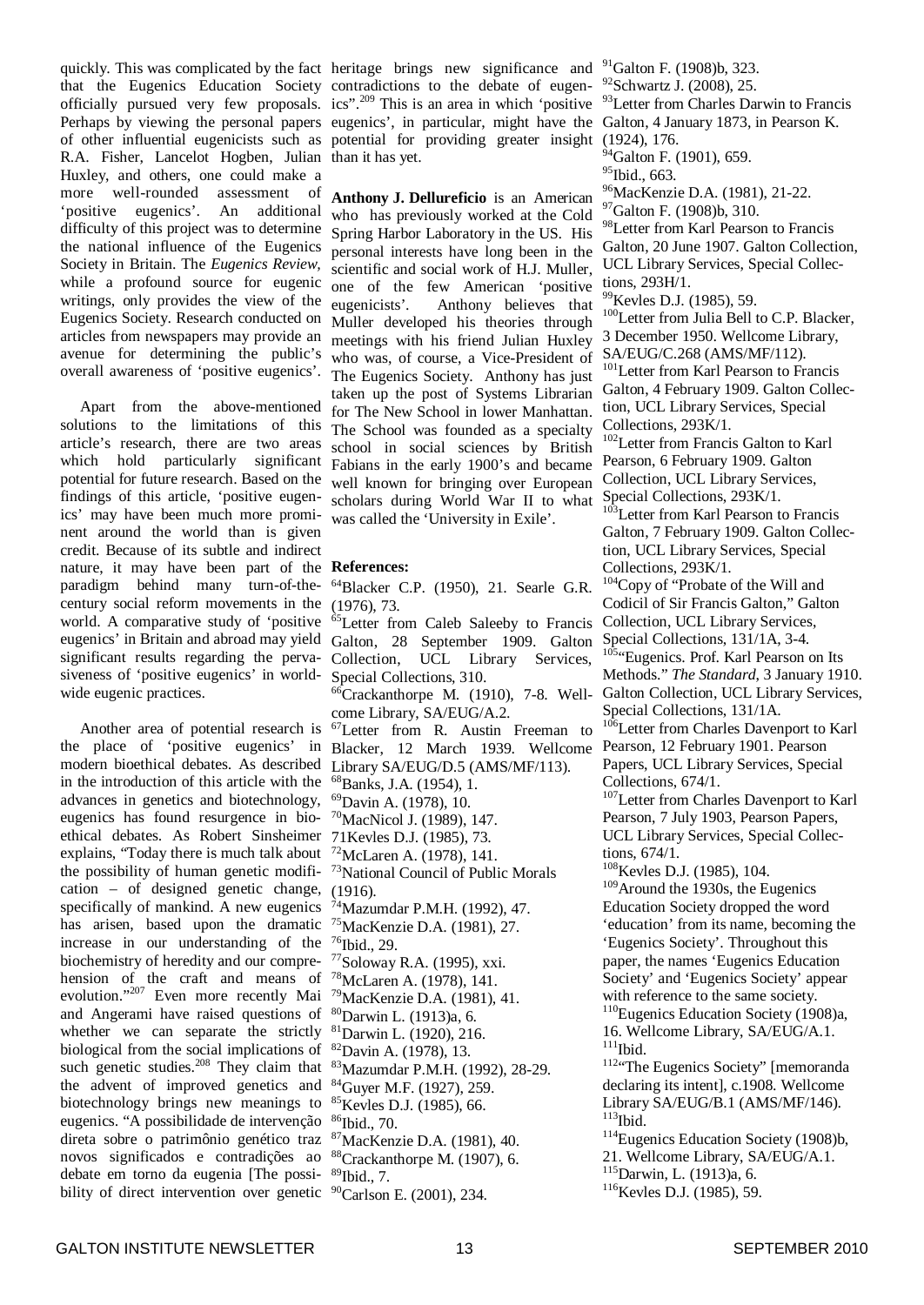<sup>117</sup>Blacker C.P. (1950), 16. <sup>118</sup>MacKenzie D.A. (1981), 23. 119 Ibid., 24. 120 Soloway R.A. (1998), 53. <sup>121</sup>Drysdale C.V. (1922), 103. <sup>122</sup>Darwin L. (1924), 595-596. <sup>123</sup>Eugenics Education Society (1926), 91. 124 Ibid., 92. <sup>125</sup>Darwin L. (1911), 8. Wellcome Library, SA/EUG/A.3. 126 Soloway R.A. (1998), 54. <sup>127</sup>Letter from Leonard Darwin to C.P. Blacker, 17 October 1930, 2. Wellcome Library PP/CPB B.1/1.  $128$  Ibid., 2. <sup>129</sup>Galton F. (1908)a, 646. <sup>130</sup>Blacker C.P. (1952), 111. <sup>131</sup>Blacker C.P. (1946), 25. <sup>132</sup>Letter from Karl Pearson to C.P. Blacker, 30 June 1931. Wellcome Library, SA/EUG/C.268 (AMS/MF/112). <sup>133</sup>Mazumdar P.M.H. (1992), 53. <sup>134</sup>Eugenics Education Society(1936), 179. <sup>135</sup>Blacker C.P. (c.1937): "Proposal as to the Formation of a Joint Committee to Deal with the Problems of Positive Eugenics," Wellcome Library, SA/EUG/ D.163 (AMS/MF/114). <sup>136</sup> The Aims and Objects of the Eugenics Society," Wellcome Library SA/EUG/ D.5 (AMS/MF/113). This file includes numerous versions of this pamphlet about the goals of the Society. The environmental issues mentioned, such as housing, appear in later versions from the late 1930s. <sup>137</sup>MacKenzie D.A. (1981), 11. <sup>138</sup>Letter from Charles Darwin to Francis Galton, 4 January 1873. Reproduced in Pearson K. (1924), 176. <sup>139</sup>Galton F. (c.1888): Incomplete manuscript on race improvement, 22. Galton Collection, UCL Library Services, Special Collections, 138/4.  $140$ Galton F. (1906): "Eugenics Certificates," manuscript, 1. Galton Collection, UCL Library Services, Special Collections, 138/10. 141 Ibid., 1-3. <sup>142</sup><sup>42</sup>The Aims and Objects of the Eugenics Society," Wellcome Library SA/ EUG/D.5 (AMS/MF/113). 'Health examinations before marriage' as a means to promote 'positive eugenics' appears in many editions of this document between c.1936 and 1939. <sup>143</sup>Letter from Leonard Darwin to C.P. Blacker, 14 December 1933. Wellcome Library PP/CPB B.1/2. 144"The Aims and Objects of the Eugenics Society," Wellcome Library SA/EUG/ D.5 (AMS/MF/113). See note 142.

<sup>146</sup>Darwin L. (1911), 15-16. Wellcome Library, SA/EUG/A.3. <sup>147</sup>Darwin L. (1913)b, 99. <sup>148</sup>Gotto, S. (1917), 187. <sup>149</sup>Darwin L. (1920), 215. 150 Ibid., 216-217. <sup>151</sup>Rathbone E.F. (1986), 379. <sup>152</sup> Fleming S. (1986), 30. 153 Ibid., 30. <sup>154</sup>Rathbone, E.F. (1925), 271. <sup>155</sup>Eugenics Education Society (1925), 283. 156 Fisher R.A. (1928), 81. <sup>157</sup>Letter from Leonard Darwin to C.P. Blacker, 5 July 1933, 1. Wellcome Library PP/CPB B.1/2. 158 Ibid., 2. <sup>159</sup>Eugenics Education Society (1936), 179. <sup>160</sup>Blacker C.P.: "The Society's Future Policy", 25 October 1946. Wellcome Library SA/EUG/J.7. <sup>161</sup>Blacker C.P. (1946), 26.  $162$ Gotto, S. (1917), 185. <sup>163</sup>Bramwell B.S. (1937), 275. <sup>164</sup>Gotto, S. (1917), 188. <sup>165</sup>"The Aims and Objects of the Eugenics Society", c.1930s. Wellcome Library SA/EUG/D.5 (AMS/MF/113). <sup>166</sup>Langdon Down (1936): "Comments on Resolution Re War", 29 September 1936. Wellcome Library SA/EUG/D.5 (AMS/ MF/113). <sup>167</sup>Letter from D. Caradog Jones to the Eugenics Society, 5 October 1936. Wellcome Library SA/EUG/D.5 (AMS/ MF/113). <sup>168</sup>Darwin L. (c.1935): "Notes on Professor Carr-Saunder's Proposals in Regard to a Positive Population Policy," Wellcome Library PP/CPB B.1/4. 169 Soloway R.A. (1998), 57. <sup>170</sup>Ellis H. (1917), 33-34. <sup>171</sup>"The Aims and Objects of the Eugenics Society", c. 1936-1938. Wellcome Library SA/EUG/D.5 (AMS/MF/113). <sup>172</sup>Blacker C.P. (1950), 9. <sup>173</sup>Ellis H. (1917), 6. <sup>174</sup>Blacker C.P. (1950), 16. <sup>175</sup>Kevles D.J. (1985), 71. <sup>176</sup>Darwin L. (1920), 216. <sup>177</sup>Blacker C.P. (1949): "The Eugenics Society's Policy," 18 October 1949. Wellcome Library SA/EUG/J.7. <sup>178</sup> Fisher R.A. (1917).  $179$ Darwin L. (1921), 440. <sup>180</sup>Drysdale C.V. (1922), 110. <sup>181</sup>MacNicol J. (1989), 169. <sup>182</sup>Gotto, S. (1917), 186. <sup>183</sup>Mazumdar P.M.H. (1992), 49. <sup>184</sup>Kevles D.J. (1985), 96. 185 Soloway R.A. (1982), 122. 186 Fisher R.A. (1917), 206.  $^{187}$ Blacker C.P. (c.1937): "Proposal as to

the Formation of a Joint Committee to Deal with the Problems of Positive Eugenics," 7. Wellcome Library, SA/ EUG/D.163 (AMS/MF/114). <sup>188</sup>Darwin L. (1913)b, 99. <sup>189</sup>MacKenzie D.A. (1981), 42. <sup>190</sup>"League for Removal of the Tax on Marriage," 28 April 1920, *Daily Express*, London. Wellcome Library SA/EUG/K.1 Box 73. <sup>191</sup>Letter from Marie C. Stopes to Constance Brown (Eugenics Education Society), 4 May 1920. Wellcome Library SA/EUG/K.1 Box 73. <sup>192</sup>Peel J.(1997), 3. Soloway R.A.(1997), 50. <sup>193</sup>Soloway R.A. (1997), 57. <sup>194</sup>"Propositions Designed to Establish a Basis of Agreement between the National Birth Control Association and the Eugenics Society," c.1936. Wellcome Library SA/EUG/D.23 (AMS/MF/113). <sup>195</sup>Letter from Stella Churchill to C.P. Blacker, 10 November 1936. Wellcome Library SA/EUG/D.23 (AMS/MF/113). <sup>196</sup>Kevles D.J. (1985), 85.  $197$ Eugenics Education Society (1920), 32. <sup>198</sup>Darwin, L. (1913)a, 5. <sup>199</sup>Crackanthorpe M. (1908), 10. Wellcome Library, SA/EUG/A.1 200 Searle G.R. (1976), 81-82. <sup>201</sup>Drysdale C.V. (1922), 109. 202 Ibid., 103. <sup>203</sup> Fisher R.A. (1917), 209. <sup>204</sup> Allen G.E. (1992), 196. <sup>205</sup>Kevles D.J. (1985), 128. 206 Soloway R.A. (1995), 65. <sup>207</sup>Sinsheimer, R.L. (1987), 136. <sup>208</sup>Mai L.D.Angerami E.L.S. (2006), 257.  $209$ Ibid., 255. (Fuller references from the General Secretary, The Galton Institute) **Archival Sources:** *Wellcome Library, Archives and Manuscripts Collections* C.P. Blacker Collection (PP/CPB), especially series B which contains his correspondence with Leonard Darwin Eugenics Society Collection (access by permission of the Galton Institute) especially series: A – Annual Reports on micro film 1908- 1979 B – Early files 1908-1919 C – correspondence with people 1919- 1975 D – general correspondence 1919-1973 J – miscellanea containing policies of the society K – Marie K. Stopes files regarding birth control In many of these collections the material was available only in microfilm or

<sup>145</sup> Fisher R.A. (1917), 207.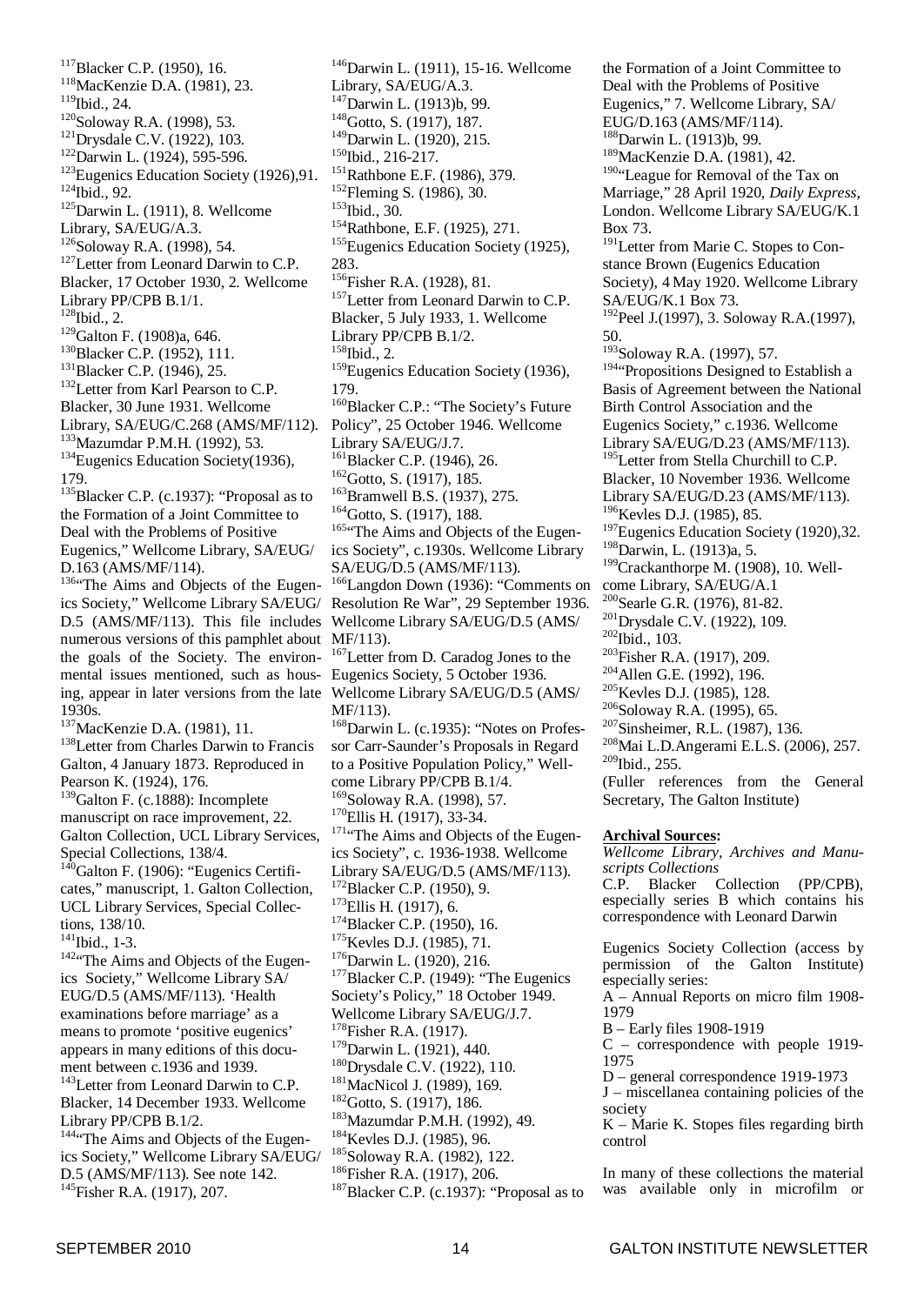microfische, hence the citations contain both a collection reference, eg. SA/EUG/ C.268, and a microfilm/microfische *Education Society, Second Annual Report* Inc.). reference, eg. AMS/MF/112. *UCL Special Collections*

Galton Collection – especially correspondence and scientific papers series Pearson Papers – especially correspondence series

#### **Published Primary and Secondary** *Eugenics Review* **5** (1), 2-9. **Sources:**

Adams M.B. (1990): "Eugenics in Russia 1900-1940," in Adams M.B. (ed.), *The* Address," *Eugenics Review* **5** (2), 93-100. Fisher R.A. (1928): "Income-Tax *Wellborn Science: Eugenics in Germany, France, Brazil, and Russia*. (Oxford, Darwin L. (1920): "Memorandum on the Oxford University Press), 153-216.

Allen G.E. (1992): "Julian Huxley and Tax," *Eugenics Review* **11** (4), 213-218. the Eugenical View of Human Evolution," in Waters C.K. and Van Helden A. Darwin L. (1921): "How Should Our Fleming. (Bristol, Falling Wall Press), 9-(eds.), *Julian Huxley: Biologist and Statesman of Science.* (Texas, Rice University Press), 193-222.

Banks, J.A. (1954): *Prosperity and* Eugenic Reform," *Eugenics Review* **15** *Parenthood: A Study of Family Planning* (4), 595-596. *among the Victorian Middle Classes.* Limited).

Blacker C.P. (1946): "Positive Eugenics: Drysdale C.V. (1922): "A Guiding A Proposal," *Eugenics Review* **38** (1), 25- Principle for Practical Eugenic Reform," 26.

Blacker C.P. (1950): *Eugenics in Retrospect and Prospect*: *The Galton Lecture,*  $\int$ *1945.2<sup>nd</sup> Ed.* (London, The Eugenics 41.) Society and Cassell and Company).

Blacker C.P. (1952): *Eugenics: Galton and After*. (London, Gerald Duckworth).

Bramwell B.S. (1937): "Falling Population and Positive Eugenics," *Eugenics* Eugenics Education Society (1908)b: *tarian Attitudes in American Thought*. *Review* **28** (4), 273-275.

Canali S. (2001): "Il Consiglio Nazionale delle Ricerche e la Medicina Italiana nel Periodo Fascista," *Medicina nei Secoli* **13** Eugenics Education Society (1920): (1), 143-167.

Carlson E. (2001): *The Unfit: A History Eugenics Review* **12** (1), 32-37. *of a Bad Idea.* (Cold Spring Harbor NY, Cold Spring Harbor Laboratory Press).

Chan C.K. (1987): "Eugenics on the *Eugenics Review* **16** (4), 279-284. Rise: A Report from Singapore," in tion, and Genetic Control. (London, Eugenics Policy of the Society," Eugen-Routledge), 164-171.

Crackanthorpe M. (1907): *Population and Progress*. (London, Chapman and Hall).

*Annual Report (1907-1908)*, 1-15.

Crackanthorpe M. (1910): "Presidential Address May 5 th , 1910," *Eugenics (1909-1910)*, 1-16.

Darwin L. (1911): "Presidential Address June 1 st 1911," *Eugenics Education Society, Third Annual Report (1910-* Miranda M. (eds.), *Políticas del Cuerpo: 1911)*, 3-17.

Darwin L. (1913)a: "The Eugenic Ideal," Aires, Siglo), 59-96.

Darwin L. (1913)b: "The Cost of Degeneracy: Part of the Annual Presidential

Evidence Proposed to Be Given Before Fleming S. (1986): "Eleanor Rathbone: the Royal Commission on the Income Spokeswoman for a Movement," in

Society Now Strive to Advance?," *Eugenics Review* **3** (3), 439-455.

Darwin L. (1924): "Programme of ment of the Human Breed under the

(London, Routledge and Kegan Paul Davin A. (1978): "Imperialism and Galton F. (1908)a: "Local Associations Motherhood," *History Workshop* **5**, 9-65.

*Eugenics Review* **14** (2), 103-114.

Ellis H. (1917): "Birth-Control And Eugenics," *Eugenics Review* **9** (1), 32-

Eugenics Education Society (1908)a: Guyer M.F. (1927): *Being Well Born: An* "Origin and Work of the Society (1907- *Introduction to Heredity and Eugenics.* 8)," *Eugenics Education Society, First* (Indianapolis, Bobbs-Merrill Company) *Annual Report (1908)*, 16-18.

"Rules of the Eugenics Education (New Jersey, Rutgers University Press). Society," *Eugenics Education Society, First Annual Report (1908)*, 21-23.

"Report of the Eighth Annual Conference of Educational Associations, 1920,"

Eugenics Education Society (1925):<br>
"Family Endowment. Discussion," Endowment. Discussion,

Chadwick R.F. (ed.), *Ethics, Reproduc-*Eugenics Education Society (1926): "The Knopf). *ics Review* **18** (2), 91-94.

> Eugenics Education Society (1936): "Notes of the Quarter," *Eugenics Review* University Press). **28** (3), 175-180.

*ment 1865-1925.* PhD dissertation Edinburgh University Press).

(unpublished), University of Indiana (Ann Arbor MI, University Microfilms

Ferla L. (2007): "Cuerpo y Comportamiento: El Examen Médico-Legal en el Brasil de Entreguerras," in Vallejo G. and *Estrategias Modernas de Normalización del Individua y la Sociedad*. (Buenos

Fisher R.A. (1917): "Positive Eugenics," *Eugenics Review* **9** (3), 206-212.

Rebates," *Eugenics Review* **20** (2), 79-81.

Rathbone E.F., *The Disinherited Family with an Introduction Essay by Suzie* 120.

Galton F. (1901): "The Possible Improve-Existing Conditions of Law and Sentiment," *Nature* **64** (1670), 659-665.

for Promoting Eugenics," *Nature* **78** (2034), 645-647.

Galton F. (1908)b: *Memories of My Life*. 2<sup>nd</sup> Ed. (London, Methuen and Co.).

Gotto S. (1917): "The Eugenic Principle in Social Reconstruction," *Eugenics Review* **9** (3), 183-205.

Haller M.H. (1963): *Eugenics: Heredi-*

Holmes S.J. (1924): *A Bibliography of Eugenics.* (California, University of California Press).

Joravsky D. (1961): *Soviet Marxism and Natural Science 1917-1932*. (London, Routledge and Kegan Paul).

Kevles D.J. (1985): *In the Name of Eugenics: Genetics and the Uses of Human Heredity.* (New York, Alfred

Ludmerer K.M. (1972): *Genetics and American Society: A Historical Appraisal*. (London, The Johns Hopkins

Crackanthorpe M. (1908): "The Eugenic Farrall L. (1970): *The Origins and Britain 1865-1930: The Social Contruc-*Field," *Eugenics Education Society, First Growth of the English Eugenics Move-tion of Scientific Knowledge.* (Edinburgh, MacKenzie D.A. (1981): *Statistics in*